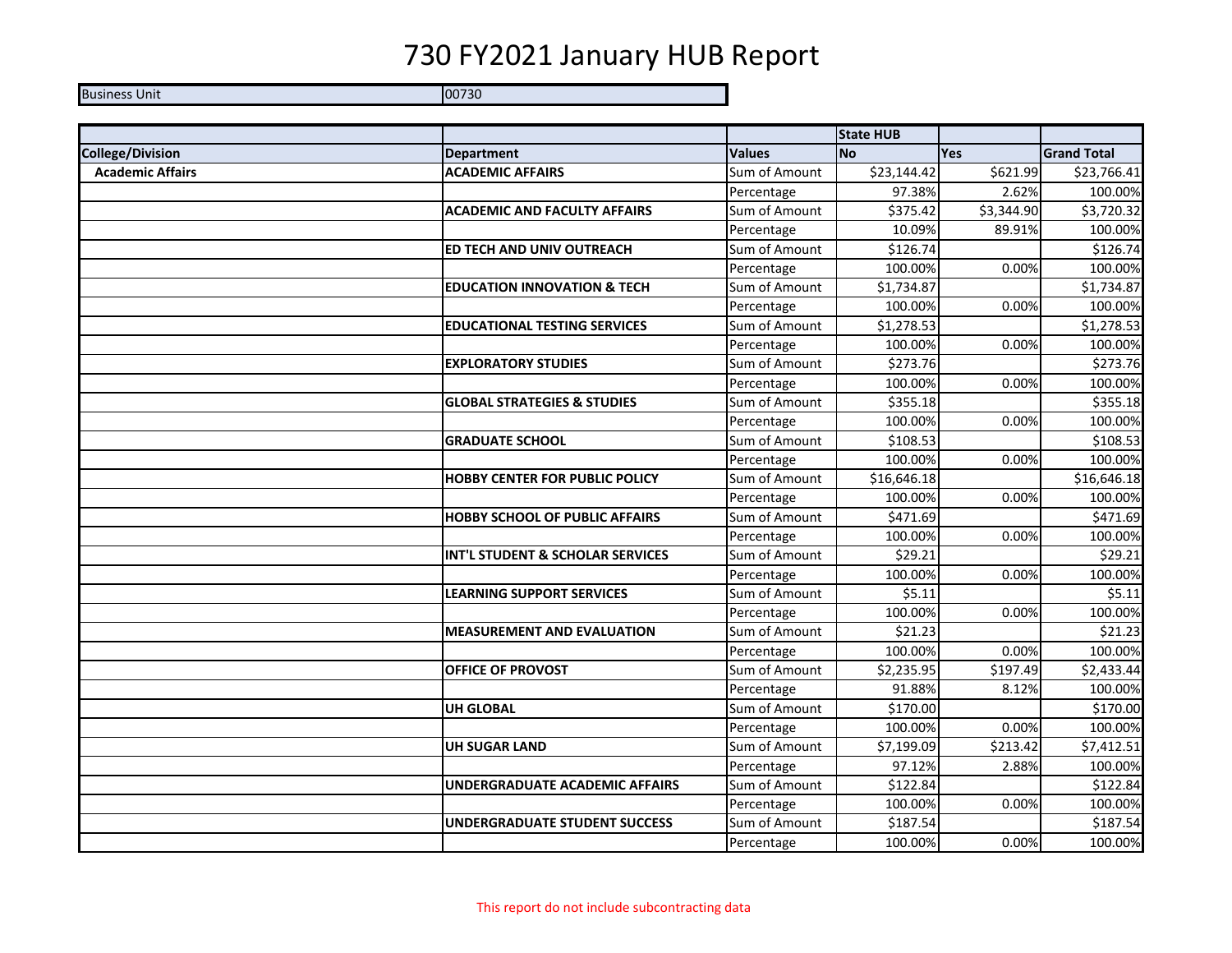| <b>Academic Affairs</b><br>Sum of Amount<br>\$20.74<br>\$20.74<br>UNDERGRADUATE STUDENT SUCCESS CTR<br>100.00%<br>0.00%<br>100.00%<br>Percentage<br>\$153.96<br>\$153.96<br><b>WRITING CENTER</b><br>Sum of Amount<br>100.00%<br>0.00%<br>100.00%<br>Percentage<br>\$54,660.99<br>\$4,377.80<br>\$59,038.79<br><b>Academic Affairs Sum of Amount</b><br><b>Academic Affairs Percentage</b><br>92.58%<br>7.42%<br>100.00%<br>\$105,077.17<br>\$4,872.17<br>\$109,949.34<br><b>Administration and Finance</b><br>Sum of Amount<br><b>ADMINISTRATION &amp; FINANCE</b><br>95.57%<br>4.43%<br>100.00%<br>Percentage<br>Sum of Amount<br>\$4,474.70<br>\$285.55<br>\$4,760.25<br><b>AUXILIARY SERVICES OPERATIONS</b><br>94.00%<br>100.00%<br>Percentage<br>6.00%<br>\$23.00<br>\$23.00<br><b>BUDGET</b><br>Sum of Amount<br>100.00%<br>0.00%<br>100.00%<br>Percentage<br>\$454.55<br>Sum of Amount<br>\$259.64<br>\$194.91<br><b>BUSINESS SERVICES</b><br>42.88%<br>Percentage<br>57.12%<br>100.00%<br><b>CAMPUS SAFETY ADMINISTRATION</b><br>Sum of Amount<br>\$173.90<br>\$173.90<br>0.00%<br>100.00%<br>100.00%<br>Percentage<br>\$9,138.85<br>\$10,552.31<br><b>CAMPUS SAFETY SYSTEMS</b><br>Sum of Amount<br>\$1,413.46<br>86.61%<br>100.00%<br>Percentage<br>13.39%<br><b>CENTRAL FACILITY SERVICES</b><br>Sum of Amount<br>\$8,247.57<br>\$798.77<br>\$9,046.34<br>100.00%<br>Percentage<br>91.17%<br>8.83%<br>Sum of Amount<br>\$2,718.51<br>\$14,133.76<br>\$16,852.27<br><b>CONTROLLER (PH)</b><br>16.13%<br>83.87%<br>100.00%<br>Percentage<br>\$108.14<br>Sum of Amount<br>\$108.14<br><b>COUGAR CARD</b><br>100.00%<br>0.00%<br>100.00%<br>Percentage<br><b>EMERGENCY MANAGEMENT</b><br>Sum of Amount<br>\$7,110.51<br>\$7,110.51<br>Percentage<br>100.00%<br>100.00%<br>0.00%<br><b>ENTERPRISE SYSTEMS</b><br>Sum of Amount<br>\$2,414.05<br>\$18,000.00<br>\$20,414.05<br>100.00%<br>Percentage<br>11.83%<br>88.17%<br><b>ENV. HEALTH &amp; LIFE SAFETY</b><br>Sum of Amount<br>\$269.90<br>\$2,400.00<br>\$2,669.90<br>10.11%<br>89.89%<br>100.00%<br>Percentage<br>\$342.40<br>\$342.40<br><b>FACILITIES BUSINESS SERVICES</b><br>Sum of Amount<br>0.00%<br>100.00%<br>Percentage<br>100.00%<br><b>FACILITIES MANAGEMENT</b><br>Sum of Amount<br>\$105,420.25<br>\$7,335.36<br>\$112,755.61<br>6.51%<br>100.00%<br>93.49%<br>Percentage<br>Sum of Amount<br><b>FACILITIES OPERATION &amp; MAINT</b><br>\$216.48<br>\$89.30<br>\$305.78<br>29.20%<br>70.80%<br>100.00%<br>Percentage<br>Sum of Amount<br>\$295,980.74 \$10,874,005.94<br><b>FACILITIES PLANNING &amp; CONSTRUC</b><br>\$10,578,025.20<br>97.28%<br>Percentage<br>2.72%<br>100.00%<br>\$1,075.20<br>\$287.13<br>\$1,362.33<br><b>FACILITIES/CONSTRUC MGMT ADMIN</b><br>Sum of Amount<br>78.92%<br>100.00%<br>Percentage<br>21.08% |  |  |  |
|--------------------------------------------------------------------------------------------------------------------------------------------------------------------------------------------------------------------------------------------------------------------------------------------------------------------------------------------------------------------------------------------------------------------------------------------------------------------------------------------------------------------------------------------------------------------------------------------------------------------------------------------------------------------------------------------------------------------------------------------------------------------------------------------------------------------------------------------------------------------------------------------------------------------------------------------------------------------------------------------------------------------------------------------------------------------------------------------------------------------------------------------------------------------------------------------------------------------------------------------------------------------------------------------------------------------------------------------------------------------------------------------------------------------------------------------------------------------------------------------------------------------------------------------------------------------------------------------------------------------------------------------------------------------------------------------------------------------------------------------------------------------------------------------------------------------------------------------------------------------------------------------------------------------------------------------------------------------------------------------------------------------------------------------------------------------------------------------------------------------------------------------------------------------------------------------------------------------------------------------------------------------------------------------------------------------------------------------------------------------------------------------------------------------------------------------------------------------------------------------------------------------------------------------------------------------------------------------------------------------------------------------------------------------------------------------------------------------------------------------------------------------------------------------------------------|--|--|--|
|                                                                                                                                                                                                                                                                                                                                                                                                                                                                                                                                                                                                                                                                                                                                                                                                                                                                                                                                                                                                                                                                                                                                                                                                                                                                                                                                                                                                                                                                                                                                                                                                                                                                                                                                                                                                                                                                                                                                                                                                                                                                                                                                                                                                                                                                                                                                                                                                                                                                                                                                                                                                                                                                                                                                                                                                              |  |  |  |
|                                                                                                                                                                                                                                                                                                                                                                                                                                                                                                                                                                                                                                                                                                                                                                                                                                                                                                                                                                                                                                                                                                                                                                                                                                                                                                                                                                                                                                                                                                                                                                                                                                                                                                                                                                                                                                                                                                                                                                                                                                                                                                                                                                                                                                                                                                                                                                                                                                                                                                                                                                                                                                                                                                                                                                                                              |  |  |  |
|                                                                                                                                                                                                                                                                                                                                                                                                                                                                                                                                                                                                                                                                                                                                                                                                                                                                                                                                                                                                                                                                                                                                                                                                                                                                                                                                                                                                                                                                                                                                                                                                                                                                                                                                                                                                                                                                                                                                                                                                                                                                                                                                                                                                                                                                                                                                                                                                                                                                                                                                                                                                                                                                                                                                                                                                              |  |  |  |
|                                                                                                                                                                                                                                                                                                                                                                                                                                                                                                                                                                                                                                                                                                                                                                                                                                                                                                                                                                                                                                                                                                                                                                                                                                                                                                                                                                                                                                                                                                                                                                                                                                                                                                                                                                                                                                                                                                                                                                                                                                                                                                                                                                                                                                                                                                                                                                                                                                                                                                                                                                                                                                                                                                                                                                                                              |  |  |  |
|                                                                                                                                                                                                                                                                                                                                                                                                                                                                                                                                                                                                                                                                                                                                                                                                                                                                                                                                                                                                                                                                                                                                                                                                                                                                                                                                                                                                                                                                                                                                                                                                                                                                                                                                                                                                                                                                                                                                                                                                                                                                                                                                                                                                                                                                                                                                                                                                                                                                                                                                                                                                                                                                                                                                                                                                              |  |  |  |
|                                                                                                                                                                                                                                                                                                                                                                                                                                                                                                                                                                                                                                                                                                                                                                                                                                                                                                                                                                                                                                                                                                                                                                                                                                                                                                                                                                                                                                                                                                                                                                                                                                                                                                                                                                                                                                                                                                                                                                                                                                                                                                                                                                                                                                                                                                                                                                                                                                                                                                                                                                                                                                                                                                                                                                                                              |  |  |  |
|                                                                                                                                                                                                                                                                                                                                                                                                                                                                                                                                                                                                                                                                                                                                                                                                                                                                                                                                                                                                                                                                                                                                                                                                                                                                                                                                                                                                                                                                                                                                                                                                                                                                                                                                                                                                                                                                                                                                                                                                                                                                                                                                                                                                                                                                                                                                                                                                                                                                                                                                                                                                                                                                                                                                                                                                              |  |  |  |
|                                                                                                                                                                                                                                                                                                                                                                                                                                                                                                                                                                                                                                                                                                                                                                                                                                                                                                                                                                                                                                                                                                                                                                                                                                                                                                                                                                                                                                                                                                                                                                                                                                                                                                                                                                                                                                                                                                                                                                                                                                                                                                                                                                                                                                                                                                                                                                                                                                                                                                                                                                                                                                                                                                                                                                                                              |  |  |  |
|                                                                                                                                                                                                                                                                                                                                                                                                                                                                                                                                                                                                                                                                                                                                                                                                                                                                                                                                                                                                                                                                                                                                                                                                                                                                                                                                                                                                                                                                                                                                                                                                                                                                                                                                                                                                                                                                                                                                                                                                                                                                                                                                                                                                                                                                                                                                                                                                                                                                                                                                                                                                                                                                                                                                                                                                              |  |  |  |
|                                                                                                                                                                                                                                                                                                                                                                                                                                                                                                                                                                                                                                                                                                                                                                                                                                                                                                                                                                                                                                                                                                                                                                                                                                                                                                                                                                                                                                                                                                                                                                                                                                                                                                                                                                                                                                                                                                                                                                                                                                                                                                                                                                                                                                                                                                                                                                                                                                                                                                                                                                                                                                                                                                                                                                                                              |  |  |  |
|                                                                                                                                                                                                                                                                                                                                                                                                                                                                                                                                                                                                                                                                                                                                                                                                                                                                                                                                                                                                                                                                                                                                                                                                                                                                                                                                                                                                                                                                                                                                                                                                                                                                                                                                                                                                                                                                                                                                                                                                                                                                                                                                                                                                                                                                                                                                                                                                                                                                                                                                                                                                                                                                                                                                                                                                              |  |  |  |
|                                                                                                                                                                                                                                                                                                                                                                                                                                                                                                                                                                                                                                                                                                                                                                                                                                                                                                                                                                                                                                                                                                                                                                                                                                                                                                                                                                                                                                                                                                                                                                                                                                                                                                                                                                                                                                                                                                                                                                                                                                                                                                                                                                                                                                                                                                                                                                                                                                                                                                                                                                                                                                                                                                                                                                                                              |  |  |  |
|                                                                                                                                                                                                                                                                                                                                                                                                                                                                                                                                                                                                                                                                                                                                                                                                                                                                                                                                                                                                                                                                                                                                                                                                                                                                                                                                                                                                                                                                                                                                                                                                                                                                                                                                                                                                                                                                                                                                                                                                                                                                                                                                                                                                                                                                                                                                                                                                                                                                                                                                                                                                                                                                                                                                                                                                              |  |  |  |
|                                                                                                                                                                                                                                                                                                                                                                                                                                                                                                                                                                                                                                                                                                                                                                                                                                                                                                                                                                                                                                                                                                                                                                                                                                                                                                                                                                                                                                                                                                                                                                                                                                                                                                                                                                                                                                                                                                                                                                                                                                                                                                                                                                                                                                                                                                                                                                                                                                                                                                                                                                                                                                                                                                                                                                                                              |  |  |  |
|                                                                                                                                                                                                                                                                                                                                                                                                                                                                                                                                                                                                                                                                                                                                                                                                                                                                                                                                                                                                                                                                                                                                                                                                                                                                                                                                                                                                                                                                                                                                                                                                                                                                                                                                                                                                                                                                                                                                                                                                                                                                                                                                                                                                                                                                                                                                                                                                                                                                                                                                                                                                                                                                                                                                                                                                              |  |  |  |
|                                                                                                                                                                                                                                                                                                                                                                                                                                                                                                                                                                                                                                                                                                                                                                                                                                                                                                                                                                                                                                                                                                                                                                                                                                                                                                                                                                                                                                                                                                                                                                                                                                                                                                                                                                                                                                                                                                                                                                                                                                                                                                                                                                                                                                                                                                                                                                                                                                                                                                                                                                                                                                                                                                                                                                                                              |  |  |  |
|                                                                                                                                                                                                                                                                                                                                                                                                                                                                                                                                                                                                                                                                                                                                                                                                                                                                                                                                                                                                                                                                                                                                                                                                                                                                                                                                                                                                                                                                                                                                                                                                                                                                                                                                                                                                                                                                                                                                                                                                                                                                                                                                                                                                                                                                                                                                                                                                                                                                                                                                                                                                                                                                                                                                                                                                              |  |  |  |
|                                                                                                                                                                                                                                                                                                                                                                                                                                                                                                                                                                                                                                                                                                                                                                                                                                                                                                                                                                                                                                                                                                                                                                                                                                                                                                                                                                                                                                                                                                                                                                                                                                                                                                                                                                                                                                                                                                                                                                                                                                                                                                                                                                                                                                                                                                                                                                                                                                                                                                                                                                                                                                                                                                                                                                                                              |  |  |  |
|                                                                                                                                                                                                                                                                                                                                                                                                                                                                                                                                                                                                                                                                                                                                                                                                                                                                                                                                                                                                                                                                                                                                                                                                                                                                                                                                                                                                                                                                                                                                                                                                                                                                                                                                                                                                                                                                                                                                                                                                                                                                                                                                                                                                                                                                                                                                                                                                                                                                                                                                                                                                                                                                                                                                                                                                              |  |  |  |
|                                                                                                                                                                                                                                                                                                                                                                                                                                                                                                                                                                                                                                                                                                                                                                                                                                                                                                                                                                                                                                                                                                                                                                                                                                                                                                                                                                                                                                                                                                                                                                                                                                                                                                                                                                                                                                                                                                                                                                                                                                                                                                                                                                                                                                                                                                                                                                                                                                                                                                                                                                                                                                                                                                                                                                                                              |  |  |  |
|                                                                                                                                                                                                                                                                                                                                                                                                                                                                                                                                                                                                                                                                                                                                                                                                                                                                                                                                                                                                                                                                                                                                                                                                                                                                                                                                                                                                                                                                                                                                                                                                                                                                                                                                                                                                                                                                                                                                                                                                                                                                                                                                                                                                                                                                                                                                                                                                                                                                                                                                                                                                                                                                                                                                                                                                              |  |  |  |
|                                                                                                                                                                                                                                                                                                                                                                                                                                                                                                                                                                                                                                                                                                                                                                                                                                                                                                                                                                                                                                                                                                                                                                                                                                                                                                                                                                                                                                                                                                                                                                                                                                                                                                                                                                                                                                                                                                                                                                                                                                                                                                                                                                                                                                                                                                                                                                                                                                                                                                                                                                                                                                                                                                                                                                                                              |  |  |  |
|                                                                                                                                                                                                                                                                                                                                                                                                                                                                                                                                                                                                                                                                                                                                                                                                                                                                                                                                                                                                                                                                                                                                                                                                                                                                                                                                                                                                                                                                                                                                                                                                                                                                                                                                                                                                                                                                                                                                                                                                                                                                                                                                                                                                                                                                                                                                                                                                                                                                                                                                                                                                                                                                                                                                                                                                              |  |  |  |
|                                                                                                                                                                                                                                                                                                                                                                                                                                                                                                                                                                                                                                                                                                                                                                                                                                                                                                                                                                                                                                                                                                                                                                                                                                                                                                                                                                                                                                                                                                                                                                                                                                                                                                                                                                                                                                                                                                                                                                                                                                                                                                                                                                                                                                                                                                                                                                                                                                                                                                                                                                                                                                                                                                                                                                                                              |  |  |  |
|                                                                                                                                                                                                                                                                                                                                                                                                                                                                                                                                                                                                                                                                                                                                                                                                                                                                                                                                                                                                                                                                                                                                                                                                                                                                                                                                                                                                                                                                                                                                                                                                                                                                                                                                                                                                                                                                                                                                                                                                                                                                                                                                                                                                                                                                                                                                                                                                                                                                                                                                                                                                                                                                                                                                                                                                              |  |  |  |
|                                                                                                                                                                                                                                                                                                                                                                                                                                                                                                                                                                                                                                                                                                                                                                                                                                                                                                                                                                                                                                                                                                                                                                                                                                                                                                                                                                                                                                                                                                                                                                                                                                                                                                                                                                                                                                                                                                                                                                                                                                                                                                                                                                                                                                                                                                                                                                                                                                                                                                                                                                                                                                                                                                                                                                                                              |  |  |  |
|                                                                                                                                                                                                                                                                                                                                                                                                                                                                                                                                                                                                                                                                                                                                                                                                                                                                                                                                                                                                                                                                                                                                                                                                                                                                                                                                                                                                                                                                                                                                                                                                                                                                                                                                                                                                                                                                                                                                                                                                                                                                                                                                                                                                                                                                                                                                                                                                                                                                                                                                                                                                                                                                                                                                                                                                              |  |  |  |
|                                                                                                                                                                                                                                                                                                                                                                                                                                                                                                                                                                                                                                                                                                                                                                                                                                                                                                                                                                                                                                                                                                                                                                                                                                                                                                                                                                                                                                                                                                                                                                                                                                                                                                                                                                                                                                                                                                                                                                                                                                                                                                                                                                                                                                                                                                                                                                                                                                                                                                                                                                                                                                                                                                                                                                                                              |  |  |  |
|                                                                                                                                                                                                                                                                                                                                                                                                                                                                                                                                                                                                                                                                                                                                                                                                                                                                                                                                                                                                                                                                                                                                                                                                                                                                                                                                                                                                                                                                                                                                                                                                                                                                                                                                                                                                                                                                                                                                                                                                                                                                                                                                                                                                                                                                                                                                                                                                                                                                                                                                                                                                                                                                                                                                                                                                              |  |  |  |
|                                                                                                                                                                                                                                                                                                                                                                                                                                                                                                                                                                                                                                                                                                                                                                                                                                                                                                                                                                                                                                                                                                                                                                                                                                                                                                                                                                                                                                                                                                                                                                                                                                                                                                                                                                                                                                                                                                                                                                                                                                                                                                                                                                                                                                                                                                                                                                                                                                                                                                                                                                                                                                                                                                                                                                                                              |  |  |  |
|                                                                                                                                                                                                                                                                                                                                                                                                                                                                                                                                                                                                                                                                                                                                                                                                                                                                                                                                                                                                                                                                                                                                                                                                                                                                                                                                                                                                                                                                                                                                                                                                                                                                                                                                                                                                                                                                                                                                                                                                                                                                                                                                                                                                                                                                                                                                                                                                                                                                                                                                                                                                                                                                                                                                                                                                              |  |  |  |
|                                                                                                                                                                                                                                                                                                                                                                                                                                                                                                                                                                                                                                                                                                                                                                                                                                                                                                                                                                                                                                                                                                                                                                                                                                                                                                                                                                                                                                                                                                                                                                                                                                                                                                                                                                                                                                                                                                                                                                                                                                                                                                                                                                                                                                                                                                                                                                                                                                                                                                                                                                                                                                                                                                                                                                                                              |  |  |  |
|                                                                                                                                                                                                                                                                                                                                                                                                                                                                                                                                                                                                                                                                                                                                                                                                                                                                                                                                                                                                                                                                                                                                                                                                                                                                                                                                                                                                                                                                                                                                                                                                                                                                                                                                                                                                                                                                                                                                                                                                                                                                                                                                                                                                                                                                                                                                                                                                                                                                                                                                                                                                                                                                                                                                                                                                              |  |  |  |
|                                                                                                                                                                                                                                                                                                                                                                                                                                                                                                                                                                                                                                                                                                                                                                                                                                                                                                                                                                                                                                                                                                                                                                                                                                                                                                                                                                                                                                                                                                                                                                                                                                                                                                                                                                                                                                                                                                                                                                                                                                                                                                                                                                                                                                                                                                                                                                                                                                                                                                                                                                                                                                                                                                                                                                                                              |  |  |  |
|                                                                                                                                                                                                                                                                                                                                                                                                                                                                                                                                                                                                                                                                                                                                                                                                                                                                                                                                                                                                                                                                                                                                                                                                                                                                                                                                                                                                                                                                                                                                                                                                                                                                                                                                                                                                                                                                                                                                                                                                                                                                                                                                                                                                                                                                                                                                                                                                                                                                                                                                                                                                                                                                                                                                                                                                              |  |  |  |
|                                                                                                                                                                                                                                                                                                                                                                                                                                                                                                                                                                                                                                                                                                                                                                                                                                                                                                                                                                                                                                                                                                                                                                                                                                                                                                                                                                                                                                                                                                                                                                                                                                                                                                                                                                                                                                                                                                                                                                                                                                                                                                                                                                                                                                                                                                                                                                                                                                                                                                                                                                                                                                                                                                                                                                                                              |  |  |  |
|                                                                                                                                                                                                                                                                                                                                                                                                                                                                                                                                                                                                                                                                                                                                                                                                                                                                                                                                                                                                                                                                                                                                                                                                                                                                                                                                                                                                                                                                                                                                                                                                                                                                                                                                                                                                                                                                                                                                                                                                                                                                                                                                                                                                                                                                                                                                                                                                                                                                                                                                                                                                                                                                                                                                                                                                              |  |  |  |
|                                                                                                                                                                                                                                                                                                                                                                                                                                                                                                                                                                                                                                                                                                                                                                                                                                                                                                                                                                                                                                                                                                                                                                                                                                                                                                                                                                                                                                                                                                                                                                                                                                                                                                                                                                                                                                                                                                                                                                                                                                                                                                                                                                                                                                                                                                                                                                                                                                                                                                                                                                                                                                                                                                                                                                                                              |  |  |  |
|                                                                                                                                                                                                                                                                                                                                                                                                                                                                                                                                                                                                                                                                                                                                                                                                                                                                                                                                                                                                                                                                                                                                                                                                                                                                                                                                                                                                                                                                                                                                                                                                                                                                                                                                                                                                                                                                                                                                                                                                                                                                                                                                                                                                                                                                                                                                                                                                                                                                                                                                                                                                                                                                                                                                                                                                              |  |  |  |
|                                                                                                                                                                                                                                                                                                                                                                                                                                                                                                                                                                                                                                                                                                                                                                                                                                                                                                                                                                                                                                                                                                                                                                                                                                                                                                                                                                                                                                                                                                                                                                                                                                                                                                                                                                                                                                                                                                                                                                                                                                                                                                                                                                                                                                                                                                                                                                                                                                                                                                                                                                                                                                                                                                                                                                                                              |  |  |  |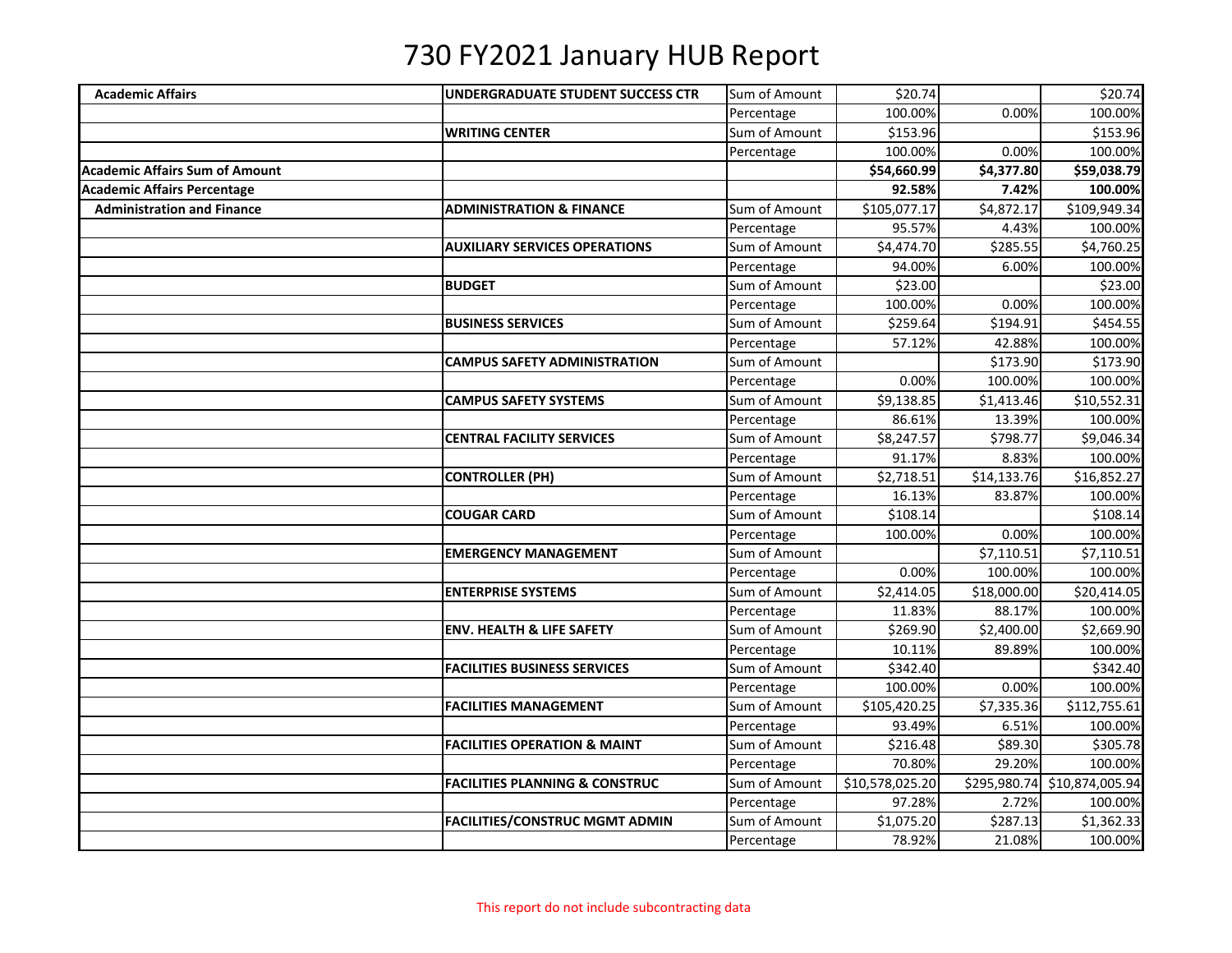| <b>Administration and Finance</b> | <b>HIGH PERFORMANCE &amp; COMP NETWK</b> | Sum of Amount | \$2,164.26   | \$3,602.85   | \$5,767.11   |
|-----------------------------------|------------------------------------------|---------------|--------------|--------------|--------------|
|                                   |                                          | Percentage    | 37.53%       | 62.47%       | 100.00%      |
|                                   | <b>HUMAN RESOURCES</b>                   | Sum of Amount | \$11,773.90  |              | \$11,773.90  |
|                                   |                                          | Percentage    | 100.00%      | 0.00%        | 100.00%      |
|                                   | <b>INST - BUDGET</b>                     | Sum of Amount | \$100,000.00 |              | \$100,000.00 |
|                                   |                                          | Percentage    | 100.00%      | 0.00%        | 100.00%      |
|                                   | <b>INST - BUSINESS SERVICES</b>          | Sum of Amount | \$121,093.50 |              | \$121,093.50 |
|                                   |                                          | Percentage    | 100.00%      | 0.00%        | 100.00%      |
|                                   | <b>INST - INFORMATION TECHNOLOGY</b>     | Sum of Amount | \$9,840.21   |              | \$9,840.21   |
|                                   |                                          | Percentage    | 100.00%      | 0.00%        | 100.00%      |
|                                   | <b>INSTITUTIONAL HUMAN RESOURCES</b>     | Sum of Amount | \$37,649.81  | \$425.10     | \$38,074.91  |
|                                   |                                          | Percentage    | 98.88%       | 1.12%        | 100.00%      |
|                                   | <b>KUHF RADIO</b>                        | Sum of Amount | \$51,737.54  | \$13,662.69  | \$65,400.23  |
|                                   |                                          | Percentage    | 79.11%       | 20.89%       | 100.00%      |
|                                   | <b>MINOR &amp; PLANNED PROJECTS</b>      | Sum of Amount | \$408,795.25 | \$105,512.29 | \$514,307.54 |
|                                   |                                          | Percentage    | 79.48%       | 20.52%       | 100.00%      |
|                                   | <b>MINOR IN-HOUSE CONSTRUCTION</b>       | Sum of Amount | \$1,748.62   | \$9,833.70   | \$11,582.32  |
|                                   |                                          | Percentage    | 15.10%       | 84.90%       | 100.00%      |
|                                   | <b>OFFICE EQUAL OPPORTUNITY SRVS</b>     | Sum of Amount | \$299.67     | \$50.31      | \$349.98     |
|                                   |                                          | Percentage    | 85.62%       | 14.38%       | 100.00%      |
|                                   | <b>PARKING &amp; TRANS SERVICES</b>      | Sum of Amount | \$187,448.86 |              | \$187,448.86 |
|                                   |                                          | Percentage    | 100.00%      | 0.00%        | 100.00%      |
|                                   | PHY PLANT-AUTOMOTIVE                     | Sum of Amount | \$4,923.65   | \$5,643.96   | \$10,567.61  |
|                                   |                                          | Percentage    | 46.59%       | 53.41%       | 100.00%      |
|                                   | PHY PLANT-GROUNDS MAINT                  | Sum of Amount | \$31,354.71  | \$13.66      | \$31,368.37  |
|                                   |                                          | Percentage    | 99.96%       | 0.04%        | 100.00%      |
|                                   | PHY PLANT-SOLID WASTE                    | Sum of Amount | \$1,968.76   | \$33.63      | \$2,002.39   |
|                                   |                                          | Percentage    | 98.32%       | 1.68%        | 100.00%      |
|                                   | PHYSICAL PLANT                           | Sum of Amount | \$50,930.86  | \$217,593.55 | \$268,524.41 |
|                                   |                                          | Percentage    | 18.97%       | 81.03%       | 100.00%      |
|                                   | <b>POLICE</b>                            | Sum of Amount | \$37,770.73  | \$1,749.63   | \$39,520.36  |
|                                   |                                          | Percentage    | 95.57%       | 4.43%        | 100.00%      |
|                                   | <b>POSTAL SERVICES OPERATIONS</b>        | Sum of Amount | \$2,969.89   |              | \$2,969.89   |
|                                   |                                          | Percentage    | 100.00%      | 0.00%        | 100.00%      |
|                                   | PRINTING OPERATIONS                      | Sum of Amount | \$13,384.90  |              | \$13,384.90  |
|                                   |                                          | Percentage    | 100.00%      | 0.00%        | 100.00%      |
|                                   | <b>PUBLIC ART</b>                        | Sum of Amount | \$2,553.22   | \$2,665.28   | \$5,218.50   |
|                                   |                                          | Percentage    | 48.93%       | 51.07%       | 100.00%      |
|                                   | <b>RISK MANAGEMENT</b>                   | Sum of Amount | \$134.27     |              | \$134.27     |
|                                   |                                          | Percentage    | 100.00%      | 0.00%        | 100.00%      |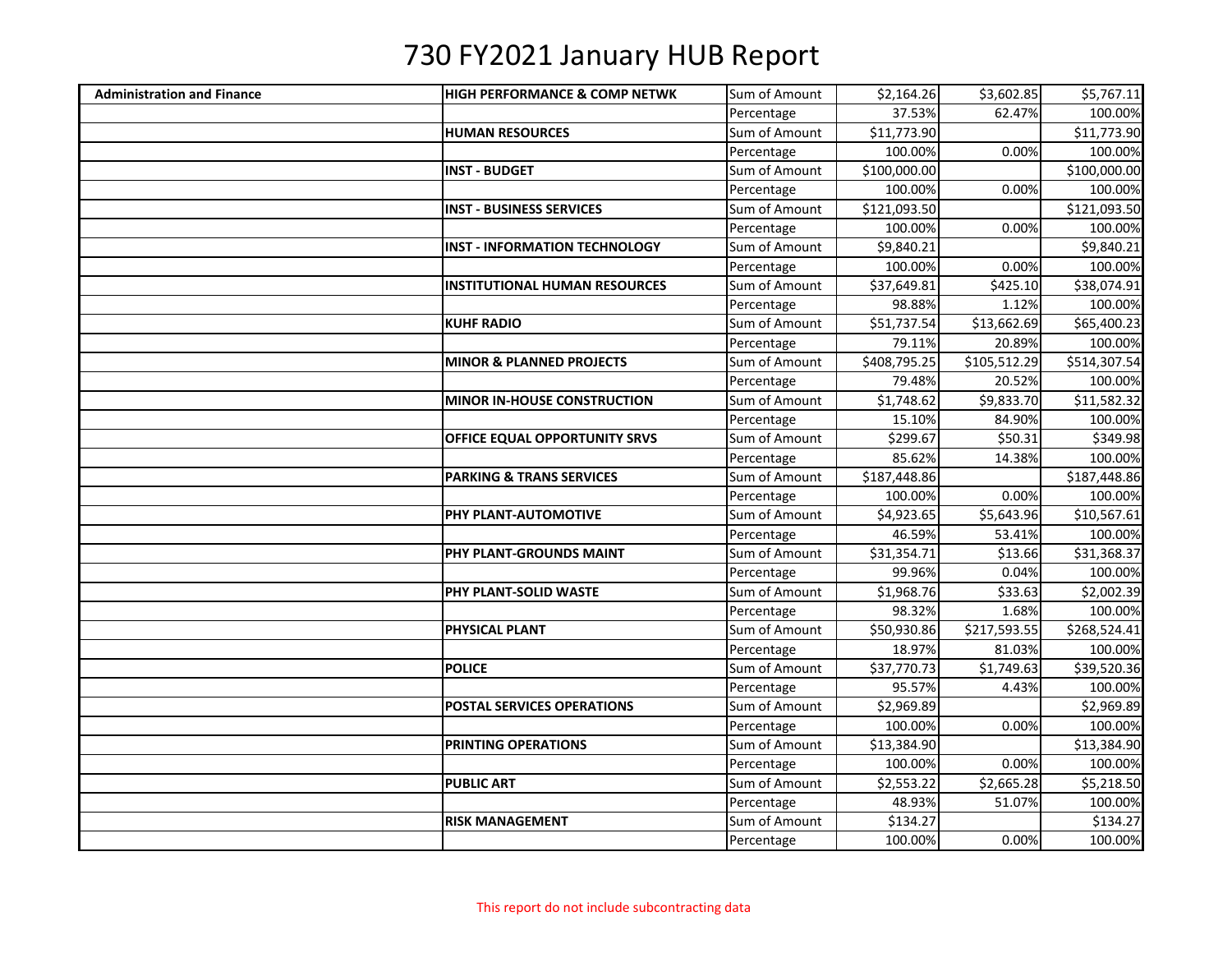| <b>Administration and Finance</b>               | <b>SERVICE LEVEL AGREEMENT</b>           | Sum of Amount               | \$54,481.23           | \$14,532.84  | \$69,014.07                    |
|-------------------------------------------------|------------------------------------------|-----------------------------|-----------------------|--------------|--------------------------------|
|                                                 |                                          | Percentage                  | 78.94%                | 21.06%       | 100.00%                        |
|                                                 | <b>STUDENT BUSINESS SERVICES</b>         | Sum of Amount               | \$20,378.19           | \$237.01     | \$20,615.20                    |
|                                                 |                                          | Percentage                  | 98.85%                | 1.15%        | 100.00%                        |
|                                                 | <b>TECHNOLOGY SERVICES &amp; SUPPORT</b> | Sum of Amount               | \$56,801.31           | \$41,686.48  | \$98,487.79                    |
|                                                 |                                          | Percentage                  | 57.67%                | 42.33%       | 100.00%                        |
|                                                 | TV PUBLIC BROADCASTING                   | Sum of Amount               | \$97,559.53           | \$12,821.56  | \$110,381.09                   |
|                                                 |                                          | Percentage                  | 88.38%                | 11.62%       | 100.00%                        |
|                                                 | UIT BUSINESS SERVICES                    | Sum of Amount               | \$6.49                |              | \$6.49                         |
|                                                 |                                          | Percentage                  | 100.00%               | 0.00%        | 100.00%                        |
|                                                 | UIT EXTERNALLY FUNDED PROJECTS           | Sum of Amount               | \$13,885.26           | \$80,000.00  | \$93,885.26                    |
|                                                 |                                          | Percentage                  | 14.79%                | 85.21%       | 100.00%                        |
|                                                 | <b>UIT SECURITY</b>                      | Sum of Amount               | \$20,065.08           | \$229,686.58 | \$249,751.66                   |
|                                                 |                                          | Percentage                  | 8.03%                 | 91.97%       | 100.00%                        |
|                                                 | <b>UNIV PROP SERV OPERATIONS</b>         | Sum of Amount               | \$205,028.22          |              | \$205,028.22                   |
|                                                 |                                          | Percentage                  | 100.00%               | 0.00%        | 100.00%                        |
|                                                 | UNIVERSITY INFORMATION TECH              | Sum of Amount               | \$506.48              |              | \$506.48                       |
|                                                 |                                          | Percentage                  | 100.00%               | 0.00%        | 100.00%                        |
| <b>Administration and Finance Sum of Amount</b> |                                          |                             | \$12,365,065.46       |              | \$1,092,826.68 \$13,457,892.14 |
| <b>Administration and Finance Percentage</b>    |                                          |                             | 91.88%                | 8.12%        | 100.00%                        |
| Architecture                                    | DEAN, G D HINES ARCH & DESIGN            | Sum of Amount               | \$17,127.73           | \$4,818.87   | \$21,946.60                    |
|                                                 |                                          | Percentage                  | 78.04%                | 21.96%       | 100.00%                        |
| <b>Architecture Sum of Amount</b>               |                                          |                             | \$17,127.73           | \$4,818.87   | \$21,946.60                    |
| <b>Architecture Percentage</b>                  |                                          |                             | 78.04%                | 21.96%       | 100.00%                        |
| <b>Business Administration</b>                  | <b>ACCOUNTANCY AND TAXATION</b>          | Sum of Amount               | \$1,262.26            |              | \$1,262.26                     |
|                                                 |                                          | Percentage                  | 100.00%               | 0.00%        | 100.00%                        |
|                                                 | <b>ACCOUNTING CERTIFICATE PROGRAM</b>    |                             |                       |              |                                |
|                                                 |                                          | Sum of Amount               | \$734.05              |              | \$734.05                       |
|                                                 |                                          | Percentage                  | 100.00%               | 0.00%        | 100.00%                        |
|                                                 | <b>BAUER CAREER SERVICES CTR</b>         | Sum of Amount               | \$1,933.53            | \$5,793.75   | \$7,727.28                     |
|                                                 |                                          | Percentage                  | 25.02%                | 74.98%       | 100.00%                        |
|                                                 | <b>BAUER COMMUNICATIONS</b>              | Sum of Amount               |                       | \$5,618.76   | \$5,618.76                     |
|                                                 |                                          | Percentage                  | 0.00%                 | 100.00%      | 100.00%                        |
|                                                 | <b>BAUER DIVISION OF TECHNOLOGY</b>      | Sum of Amount               | \$5,432.55            | \$33,620.81  | \$39,053.36                    |
|                                                 |                                          | Percentage                  | 13.91%                | 86.09%       | 100.00%                        |
|                                                 | <b>BAUER GRADUATEPROFESSIONALPRGS</b>    | Sum of Amount               | \$54,722.23           | \$8,750.00   | \$63,472.23                    |
|                                                 |                                          | Percentage                  | 86.21%                | 13.79%       | 100.00%                        |
|                                                 | <b>DEAN'S OFFICE BAUER COLLEGE</b>       | Sum of Amount               | \$136,481.95          | \$8,413.26   | \$144,895.21                   |
|                                                 |                                          | Percentage                  | 94.19%                | 5.81%        | 100.00%                        |
|                                                 | <b>DECISION AND INFORMATION SCIEN</b>    | Sum of Amount<br>Percentage | \$2,409.64<br>100.00% | 0.00%        | \$2,409.64<br>100.00%          |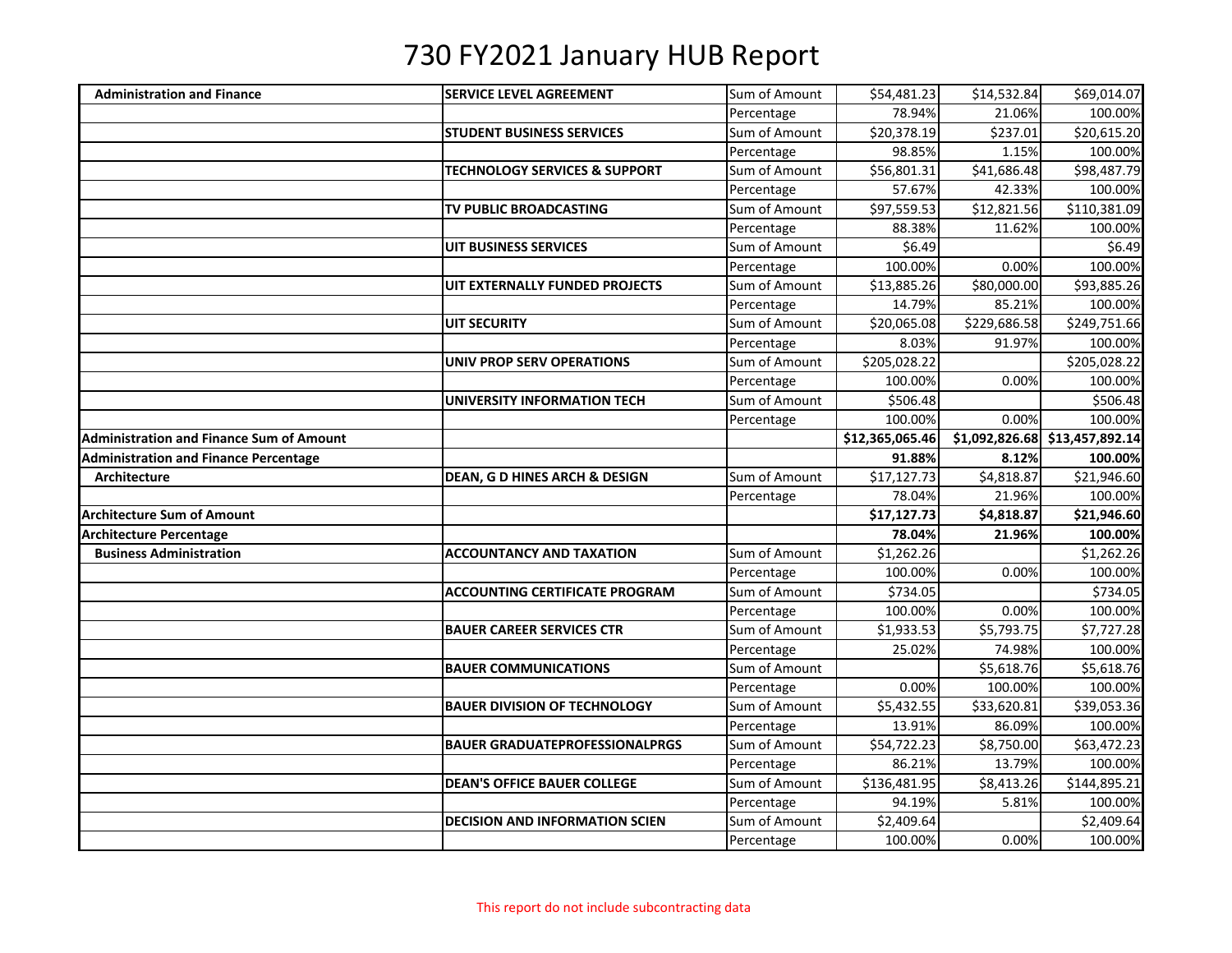| <b>Business Administration</b>               | <b>EXECUTIVE DEGREE PROGRAMS</b>          | Sum of Amount | \$2,848.20   |                         | \$2,848.20   |
|----------------------------------------------|-------------------------------------------|---------------|--------------|-------------------------|--------------|
|                                              |                                           | Percentage    | 100.00%      | 0.00%                   | 100.00%      |
|                                              | <b>FINANCE DEPARTMENT</b>                 | Sum of Amount | \$470.26     |                         | \$470.26     |
|                                              |                                           | Percentage    | 100.00%      | 0.00%                   | 100.00%      |
|                                              | <b>MANAGEMENT DEPARTMENT</b>              | Sum of Amount | \$421.47     | \$1,430.98              | \$1,852.45   |
|                                              |                                           | Percentage    | 22.75%       | 77.25%                  | 100.00%      |
|                                              | <b>MARKETING DEPARTMENT</b>               | Sum of Amount | \$4,122.00   |                         | \$4,122.00   |
|                                              |                                           | Percentage    | 100.00%      | 0.00%                   | 100.00%      |
|                                              | <b>SALES EXCELLENCE INSTITUTE</b>         | Sum of Amount | \$4,240.15   | \$625.00                | \$4,865.15   |
|                                              |                                           | Percentage    | 87.15%       | 12.85%                  | 100.00%      |
|                                              | <b>SMALL BUSINESS DEV CENTER</b>          | Sum of Amount | \$38,857.67  | $\overline{$}29,833.51$ | \$68,691.18  |
|                                              |                                           | Percentage    | 56.57%       | 43.43%                  | 100.00%      |
|                                              | UNDERGRAD BUSINESS PROG                   | Sum of Amount | \$313.50     | \$77.92                 | \$391.42     |
|                                              |                                           | Percentage    | 80.09%       | 19.91%                  | 100.00%      |
|                                              | <b>WOLFF CTR FOR ENTREPRENEURSHIP</b>     | Sum of Amount | \$3,076.15   | \$1,714.17              | \$4,790.32   |
|                                              |                                           | Percentage    | 64.22%       | 35.78%                  | 100.00%      |
| <b>Business Administration Sum of Amount</b> |                                           |               | \$257,325.61 | \$95,878.16             | \$353,203.77 |
| <b>Business Administration Percentage</b>    |                                           |               | 72.85%       | 27.15%                  | 100.00%      |
| <b>Chancellor/President</b>                  | <b>BASEBALL</b>                           | Sum of Amount | \$19,110.61  |                         | \$19,110.61  |
|                                              |                                           | Percentage    | 100.00%      | 0.00%                   | 100.00%      |
|                                              | <b>COMPLIANCE</b>                         | Sum of Amount | \$371.91     | \$96.70                 | \$468.61     |
|                                              |                                           | Percentage    | 79.36%       | 20.64%                  | 100.00%      |
|                                              | <b>FOOTBALL</b>                           | Sum of Amount | \$35,915.39  | \$3,481.66              | \$39,397.05  |
|                                              |                                           | Percentage    | 91.16%       | 8.84%                   | 100.00%      |
|                                              | <b>INTERCOLLEGIATE ATHLETICS</b>          | Sum of Amount | \$186,705.44 | \$62,688.48             | \$249,393.92 |
|                                              |                                           | Percentage    | 74.86%       | 25.14%                  | 100.00%      |
|                                              | <b>MEN'S BASKETBALL</b>                   | Sum of Amount | \$35,833.50  | \$5,705.00              | \$41,538.50  |
|                                              |                                           | Percentage    | 86.27%       | 13.73%                  | 100.00%      |
|                                              | <b>MEN'S GOLF</b>                         | Sum of Amount | \$6,217.04   |                         | \$6,217.04   |
|                                              |                                           | Percentage    | 100.00%      | 0.00%                   | 100.00%      |
|                                              | <b>MEN'S TRACK AND FIELD</b>              | Sum of Amount | \$25,315.09  |                         | \$25,315.09  |
|                                              |                                           | Percentage    | 100.00%      | 0.00%                   | 100.00%      |
|                                              | <b>NEIGHBORHOOD &amp; STRATEGIC INITI</b> | Sum of Amount | \$322.48     |                         | \$322.48     |
|                                              |                                           | Percentage    | 100.00%      | 0.00%                   | 100.00%      |
|                                              | OFF OF PROTOCOL SPECIAL EVENTS            | Sum of Amount | \$29,795.12  |                         | \$29,795.12  |
|                                              |                                           | Percentage    | 100.00%      | 0.00%                   | 100.00%      |
|                                              | <b>PRESIDENT</b>                          | Sum of Amount | \$2,123.86   |                         | \$2,123.86   |
|                                              |                                           | Percentage    | 100.00%      | 0.00%                   | 100.00%      |
|                                              | <b>STAFF COUNCIL</b>                      | Sum of Amount | \$68.81      |                         | \$68.81      |
|                                              |                                           | Percentage    | 100.00%      | 0.00%                   | 100.00%      |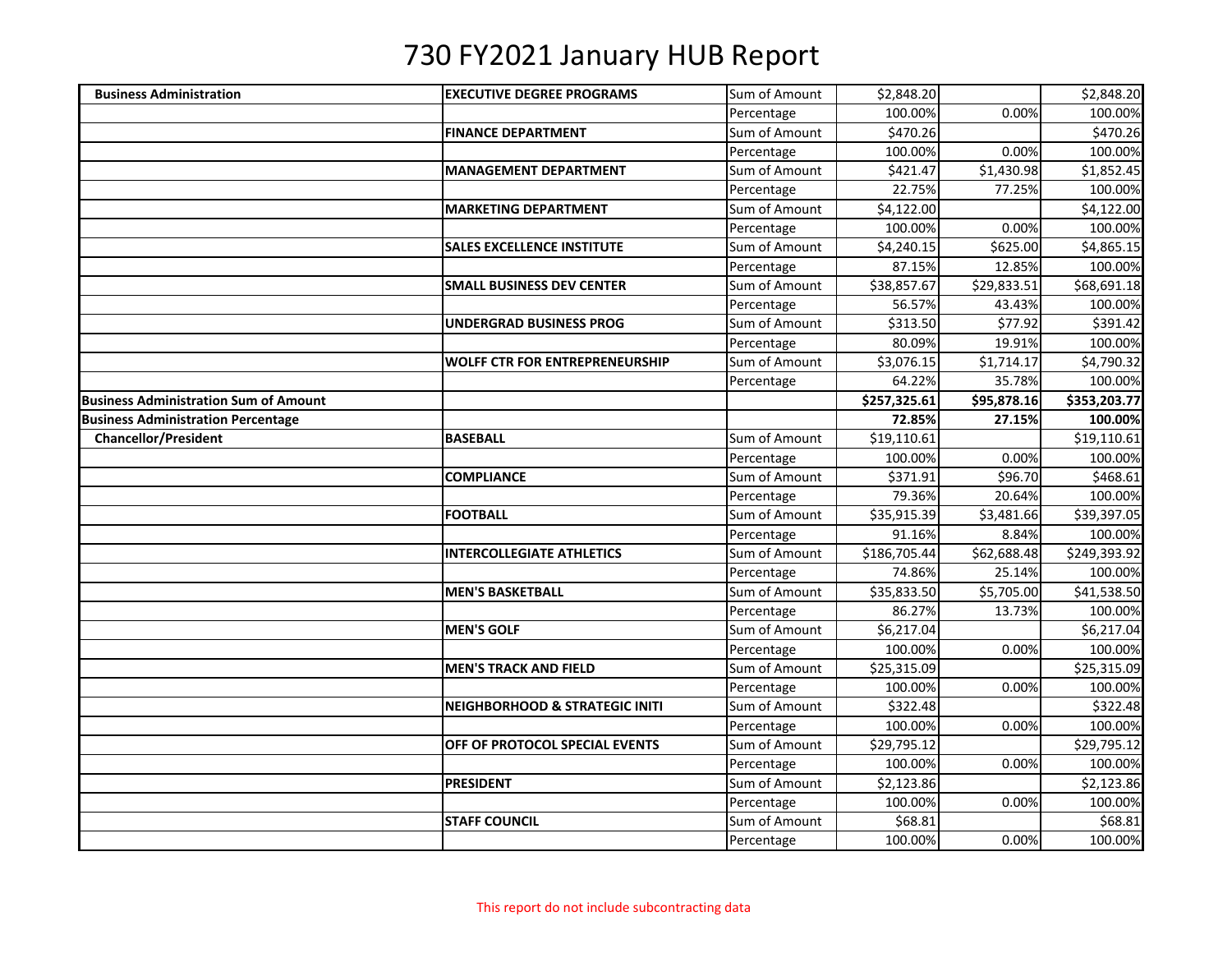| <b>Chancellor/President</b>               | <b>UH ENERGY</b>                         | Sum of Amount | \$10,210.47  | \$149.95    | \$10,360.42  |
|-------------------------------------------|------------------------------------------|---------------|--------------|-------------|--------------|
|                                           |                                          | Percentage    | 98.55%       | 1.45%       | 100.00%      |
|                                           | <b>WOMEN'S BASKETBALL</b>                | Sum of Amount | \$27,982.19  | \$1,700.72  | \$29,682.91  |
|                                           |                                          | Percentage    | 94.27%       | 5.73%       | 100.00%      |
|                                           | <b>WOMEN'S GOLF</b>                      | Sum of Amount | \$1,599.44   |             | \$1,599.44   |
|                                           |                                          | Percentage    | 100.00%      | 0.00%       | 100.00%      |
|                                           | <b>WOMEN'S SOCCER</b>                    | Sum of Amount | \$1,121.10   | \$752.75    | \$1,873.85   |
|                                           |                                          | Percentage    | 59.83%       | 40.17%      | 100.00%      |
|                                           | <b>WOMEN'S SOFTBALL</b>                  | Sum of Amount | \$11,636.11  |             | \$11,636.11  |
|                                           |                                          | Percentage    | 100.00%      | 0.00%       | 100.00%      |
|                                           | <b>WOMEN'S SWIMMING &amp; DIVING</b>     | Sum of Amount | \$11,432.79  |             | \$11,432.79  |
|                                           |                                          | Percentage    | 100.00%      | 0.00%       | 100.00%      |
|                                           | <b>WOMEN'S TENNIS</b>                    | Sum of Amount | \$7,539.34   |             | \$7,539.34   |
|                                           |                                          | Percentage    | 100.00%      | 0.00%       | 100.00%      |
|                                           | <b>WOMEN'S VOLLEYBALL</b>                | Sum of Amount | \$8,865.68   |             | \$8,865.68   |
|                                           |                                          | Percentage    | 100.00%      | 0.00%       | 100.00%      |
| <b>Chancellor/President Sum of Amount</b> |                                          |               | \$422,166.37 | \$74,575.26 | \$496,741.63 |
| Chancellor/President Percentage           |                                          |               | 84.99%       | 15.01%      | 100.00%      |
| <b>College of Medicine</b>                | <b>BIOMEDICAL SCIENCES</b>               | Sum of Amount | \$2,713.92   |             | \$2,713.92   |
|                                           |                                          | Percentage    | 100.00%      | 0.00%       | 100.00%      |
|                                           | <b>CLINICAL SCIENCES</b>                 | Sum of Amount | \$310.15     |             | \$310.15     |
|                                           |                                          | Percentage    | 100.00%      | 0.00%       | 100.00%      |
|                                           | <b>HEALTH SYST &amp; POPULATIONS SCI</b> | Sum of Amount |              | \$108.00    | \$108.00     |
|                                           |                                          | Percentage    | 0.00%        | 100.00%     | 100.00%      |
|                                           | <b>MEDICAL EDUCATION</b>                 | Sum of Amount | \$24,809.36  | \$1,301.20  | \$26,110.56  |
|                                           |                                          | Percentage    | 95.02%       | 4.98%       | 100.00%      |
|                                           | OFFICE OF THE DEAN                       | Sum of Amount | \$11,607.97  | \$157.89    | \$11,765.86  |
|                                           |                                          | Percentage    | 98.66%       | 1.34%       | 100.00%      |
|                                           | <b>STU AFF ADMISSIONS &amp; OUTREACH</b> | Sum of Amount | \$259.63     | \$81.26     | \$340.89     |
|                                           |                                          | Percentage    | 76.16%       | 23.84%      | 100.00%      |
| <b>College of Medicine Sum of Amount</b>  |                                          |               | \$39,701.03  | \$1,648.35  | \$41,349.38  |
| <b>College of Medicine Percentage</b>     |                                          |               | 96.01%       | 3.99%       | 100.00%      |
| <b>College of Nursing</b>                 | <b>DEANS OFFICE - COLLEG OF NURSI</b>    | Sum of Amount | \$185,938.58 | \$3,252.16  | \$189,190.74 |
|                                           |                                          | Percentage    | 98.28%       | 1.72%       | 100.00%      |
| <b>College of Nursing Sum of Amount</b>   |                                          |               | \$185,938.58 | \$3,252.16  | \$189,190.74 |
| <b>College of Nursing Percentage</b>      |                                          |               | 98.28%       | 1.72%       | 100.00%      |
| <b>College of the Arts</b>                | <b>ART</b>                               | Sum of Amount | \$43,631.34  | \$221.75    | \$43,853.09  |
|                                           |                                          | Percentage    | 99.49%       | 0.51%       | 100.00%      |
|                                           | <b>BAND</b>                              | Sum of Amount | \$2,296.90   |             | \$2,296.90   |
|                                           |                                          | Percentage    | 100.00%      | 0.00%       | 100.00%      |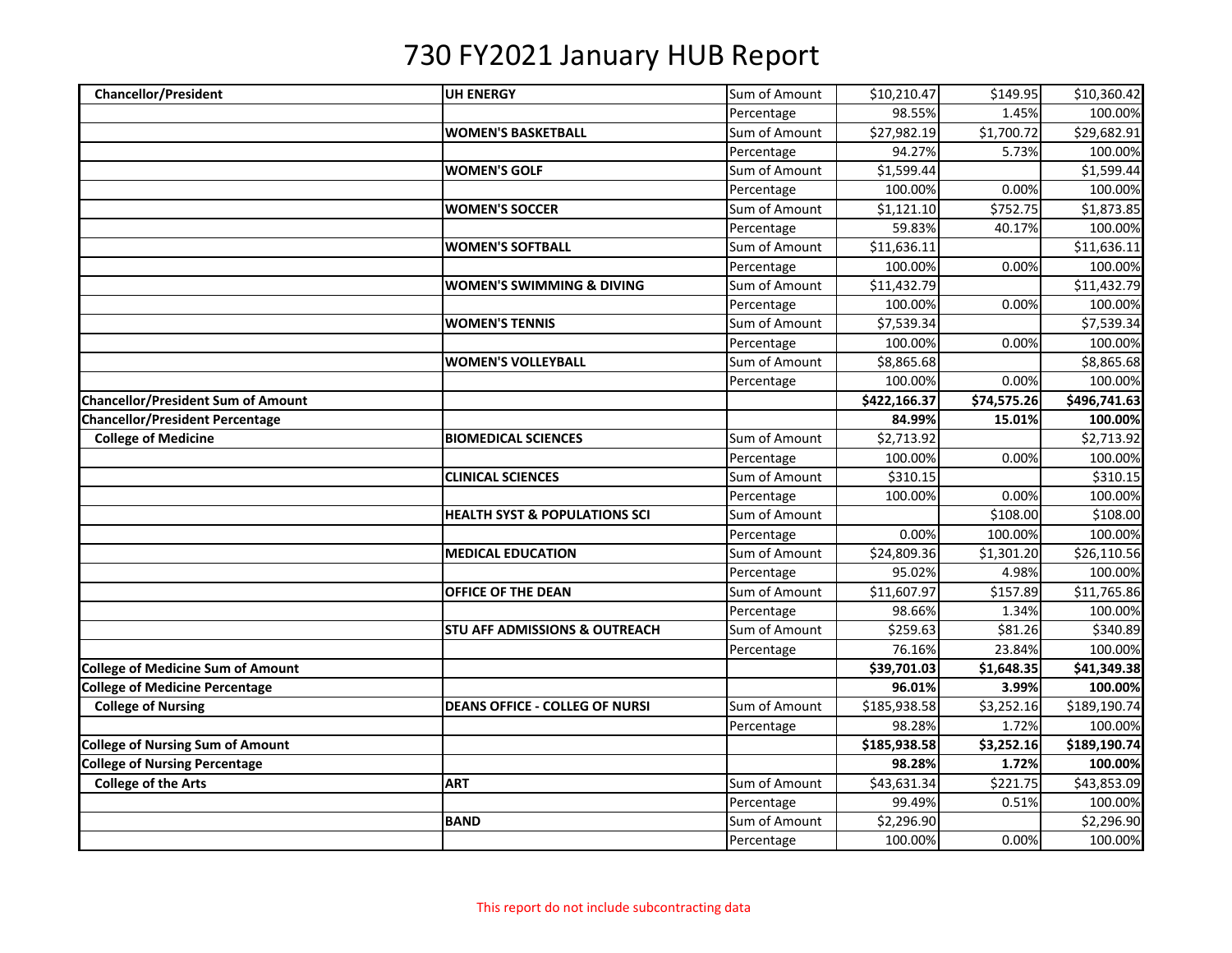| <b>College of the Arts</b>               | <b>BLAFFER GALLERY</b>                    | Sum of Amount | \$559.83     |             | \$559.83     |
|------------------------------------------|-------------------------------------------|---------------|--------------|-------------|--------------|
|                                          |                                           | Percentage    | 100.00%      | 0.00%       | 100.00%      |
|                                          | <b>CWMCA CENTER FOR THE ARTS</b>          | Sum of Amount | \$87.99      |             | \$87.99      |
|                                          |                                           | Percentage    | 100.00%      | 0.00%       | 100.00%      |
|                                          | <b>DEAN OFFIC THE COLLEGE OF ARTS</b>     | Sum of Amount | \$3,681.25   |             | \$3,681.25   |
|                                          |                                           | Percentage    | 100.00%      | 0.00%       | 100.00%      |
|                                          | <b>MUSIC</b>                              | Sum of Amount | \$23,484.91  | \$148.07    | \$23,632.98  |
|                                          |                                           | Percentage    | 99.37%       | 0.63%       | 100.00%      |
|                                          | <b>THEATER</b>                            | Sum of Amount | \$5,443.79   | \$63.84     | \$5,507.63   |
|                                          |                                           | Percentage    | 98.84%       | 1.16%       | 100.00%      |
| <b>College of the Arts Sum of Amount</b> |                                           |               | \$79,186.01  | \$433.66    | \$79,619.67  |
| <b>College of the Arts Percentage</b>    |                                           |               | 99.46%       | 0.54%       | 100.00%      |
| <b>Education</b>                         | <b>ASIAN AMERICAN STUDIES</b>             | Sum of Amount | \$31.23      | \$940.32    | \$971.55     |
|                                          |                                           | Percentage    | 3.21%        | 96.79%      | 100.00%      |
|                                          | CENTER FOR INFO TECG IN ED.               | Sum of Amount | \$179.00     |             | \$179.00     |
|                                          |                                           | Percentage    | 100.00%      | 0.00%       | 100.00%      |
|                                          | <b>CHARTER SCHOOL</b>                     | Sum of Amount | \$941.05     | \$23,304.36 | \$24,245.41  |
|                                          |                                           | Percentage    | 3.88%        | 96.12%      | 100.00%      |
|                                          | <b>CURRICULUM AND INSTRUCTION</b>         | Sum of Amount | \$9,250.95   | \$2,203.28  | \$11,454.23  |
|                                          |                                           | Percentage    | 80.76%       | 19.24%      | 100.00%      |
|                                          | <b>DEAN, EDUCATION</b>                    | Sum of Amount | \$17,554.70  | \$6,479.98  | \$24,034.68  |
|                                          |                                           | Percentage    | 73.04%       | 26.96%      | 100.00%      |
|                                          | <b>ED LEADERSHIP &amp; POLICY STUDIES</b> | Sum of Amount | \$2,898.75   | \$12,246.75 | \$15,145.50  |
|                                          |                                           | Percentage    | 19.14%       | 80.86%      | 100.00%      |
|                                          | PSYCH, HLTH & LEARNING SCIENCE            | Sum of Amount | \$26,541.43  |             | \$26,541.43  |
|                                          |                                           | Percentage    | 100.00%      | 0.00%       | 100.00%      |
| <b>Education Sum of Amount</b>           |                                           |               | \$57,397.11  | \$45,174.69 | \$102,571.80 |
| <b>Education Percentage</b>              |                                           |               | 55.96%       | 44.04%      | 100.00%      |
| Engineering                              | <b>BIOMEDICAL ENGINEERING</b>             | Sum of Amount | \$129,263.45 | \$1,720.22  | \$130,983.67 |
|                                          |                                           | Percentage    | 98.69%       | 1.31%       | 100.00%      |
|                                          | <b>CHEMICAL ENGINEERING</b>               | Sum of Amount | \$87,002.39  | \$11,414.65 | \$98,417.04  |
|                                          |                                           | Percentage    | 88.40%       | 11.60%      | 100.00%      |
|                                          | <b>CIVIL ENGINEERING</b>                  | Sum of Amount | \$9,534.61   | \$6,482.26  | \$16,016.87  |
|                                          |                                           | Percentage    | 59.53%       | 40.47%      | 100.00%      |
|                                          | <b>COMPOSITE ENGR APPLICATIONS CT</b>     | Sum of Amount | \$108.86     |             | \$108.86     |
|                                          |                                           | Percentage    | 100.00%      | 0.00%       | 100.00%      |
|                                          | <b>DEAN, ENGINEERING</b>                  | Sum of Amount | \$85,917.82  | \$192.23    | \$86,110.05  |
|                                          |                                           | Percentage    | 99.78%       | 0.22%       | 100.00%      |
|                                          | <b>ELECTRICAL ENGINEERING</b>             | Sum of Amount | \$95,996.85  | \$14,698.79 | \$110,695.64 |
|                                          |                                           | Percentage    | 86.72%       | 13.28%      | 100.00%      |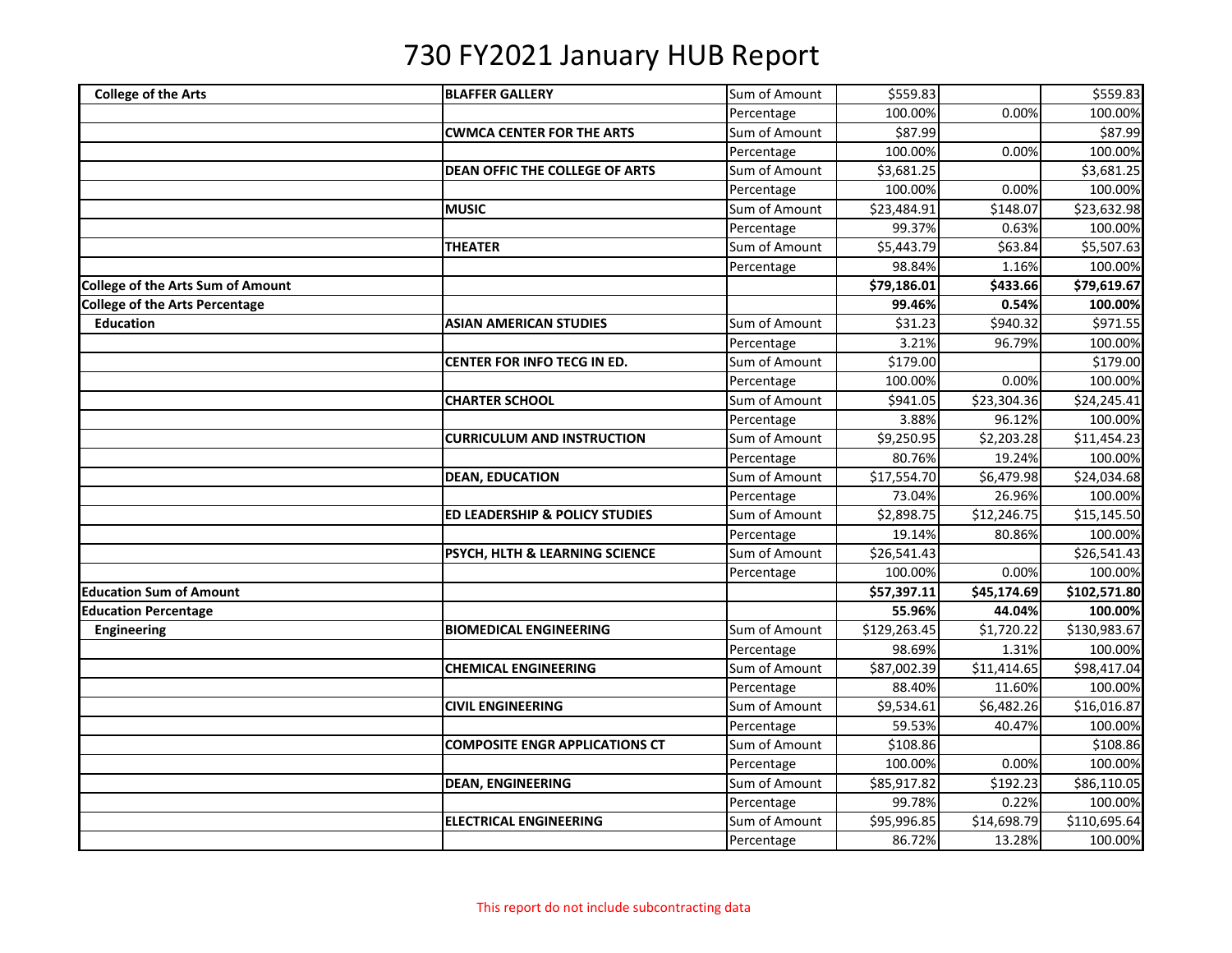| Engineering                                          | <b>ENGr UNDERGRADUATE PROGRAMS</b>        | Sum of Amount | \$438.01     |             | \$438.01     |
|------------------------------------------------------|-------------------------------------------|---------------|--------------|-------------|--------------|
|                                                      |                                           | Percentage    | 100.00%      | 0.00%       | 100.00%      |
|                                                      | <b>INDUSTRIAL ENGINEERING</b>             | Sum of Amount | \$88.77      |             | \$88.77      |
|                                                      |                                           | Percentage    | 100.00%      | 0.00%       | 100.00%      |
|                                                      | <b>INTEGRATED BIO &amp; NANO SYSTEM</b>   | Sum of Amount | \$2,453.53   |             | \$2,453.53   |
|                                                      |                                           | Percentage    | 100.00%      | 0.00%       | 100.00%      |
|                                                      | <b>MECHANICAL ENGINEERING</b>             | Sum of Amount | \$38,558.87  | \$145.00    | \$38,703.87  |
|                                                      |                                           | Percentage    | 99.63%       | 0.37%       | 100.00%      |
|                                                      | <b>NAT'L AIRBORNE LASER MAP</b>           | Sum of Amount | \$33,254.39  |             | \$33,254.39  |
|                                                      |                                           | Percentage    | 100.00%      | 0.00%       | 100.00%      |
|                                                      | PETROLEUM ENGINEERING                     | Sum of Amount | \$458,678.17 | \$8,428.14  | \$467,106.31 |
|                                                      |                                           | Percentage    | 98.20%       | 1.80%       | 100.00%      |
| <b>Engineering Sum of Amount</b>                     |                                           |               | \$941,295.72 | \$43,081.29 | \$984,377.01 |
| <b>Engineering Percentage</b>                        |                                           |               | 95.62%       | 4.38%       | 100.00%      |
| <b>Graduate College of Social Work</b>               | <b>ADMISSIONS</b>                         | Sum of Amount | \$214.97     |             | \$214.97     |
|                                                      |                                           | Percentage    | 100.00%      | 0.00%       | 100.00%      |
|                                                      | <b>CHILD &amp; FAMILY CENTER</b>          | Sum of Amount | \$5,700.41   |             | \$5,700.41   |
|                                                      |                                           | Percentage    | 100.00%      | 0.00%       | 100.00%      |
|                                                      | <b>CTR DRUG &amp; SOCIAL POLICY RESRC</b> | Sum of Amount | \$5,434.92   |             | \$5,434.92   |
|                                                      |                                           | Percentage    | 100.00%      | 0.00%       | 100.00%      |
|                                                      | <b>DEAN, SOCIAL WORK</b>                  | Sum of Amount | \$25,055.58  | \$293.36    | \$25,348.94  |
|                                                      |                                           | Percentage    | 98.84%       | 1.16%       | 100.00%      |
|                                                      | <b>FIELD OFFICE</b>                       | Sum of Amount | \$1,495.00   |             | \$1,495.00   |
|                                                      |                                           | Percentage    | 100.00%      | 0.00%       | 100.00%      |
|                                                      | <b>GCSW RESEARCH CENTER SUPPORT</b>       | Sum of Amount | \$1,717.87   |             | \$1,717.87   |
|                                                      |                                           | Percentage    | 100.00%      | 0.00%       | 100.00%      |
|                                                      | <b>GCSW-INFORMATION TECHNOLOGY</b>        | Sum of Amount | \$583.51     |             | \$583.51     |
|                                                      |                                           | Percentage    | 100.00%      | 0.00%       | 100.00%      |
|                                                      | LATINA MATERNAL & FAMILY HLTH             | Sum of Amount | \$10,499.37  |             | \$10,499.37  |
|                                                      |                                           | Percentage    | 100.00%      | 0.00%       | 100.00%      |
| <b>Graduate College of Social Work Sum of Amount</b> |                                           |               | \$50,701.63  | \$293.36    | \$50,994.99  |
| <b>Graduate College of Social Work Percentage</b>    |                                           |               | 99.42%       | 0.58%       | 100.00%      |
| <b>Honors College</b>                                | <b>DEAN, HONORS COLLEGE</b>               | Sum of Amount | \$6,974.27   |             | \$6,974.27   |
|                                                      |                                           | Percentage    | 100.00%      | 0.00%       | 100.00%      |
| <b>Honors College Sum of Amount</b>                  |                                           |               | \$6,974.27   |             | \$6,974.27   |
| <b>Honors College Percentage</b>                     |                                           |               | 100.00%      | 0.00%       | 100.00%      |
| <b>Hotel and Restaurant Management</b>               | <b>DEAN, HOTEL &amp; RESTAURANT MANAG</b> | Sum of Amount | \$2,542.98   | \$85.95     | \$2,628.93   |
|                                                      |                                           | Percentage    | 96.73%       | 3.27%       | 100.00%      |
|                                                      | HOTEL AND RESTAURANT MANAGEMEN            | Sum of Amount | \$29,888.30  | \$238.96    | \$30,127.26  |
|                                                      |                                           | Percentage    | 99.21%       | 0.79%       | 100.00%      |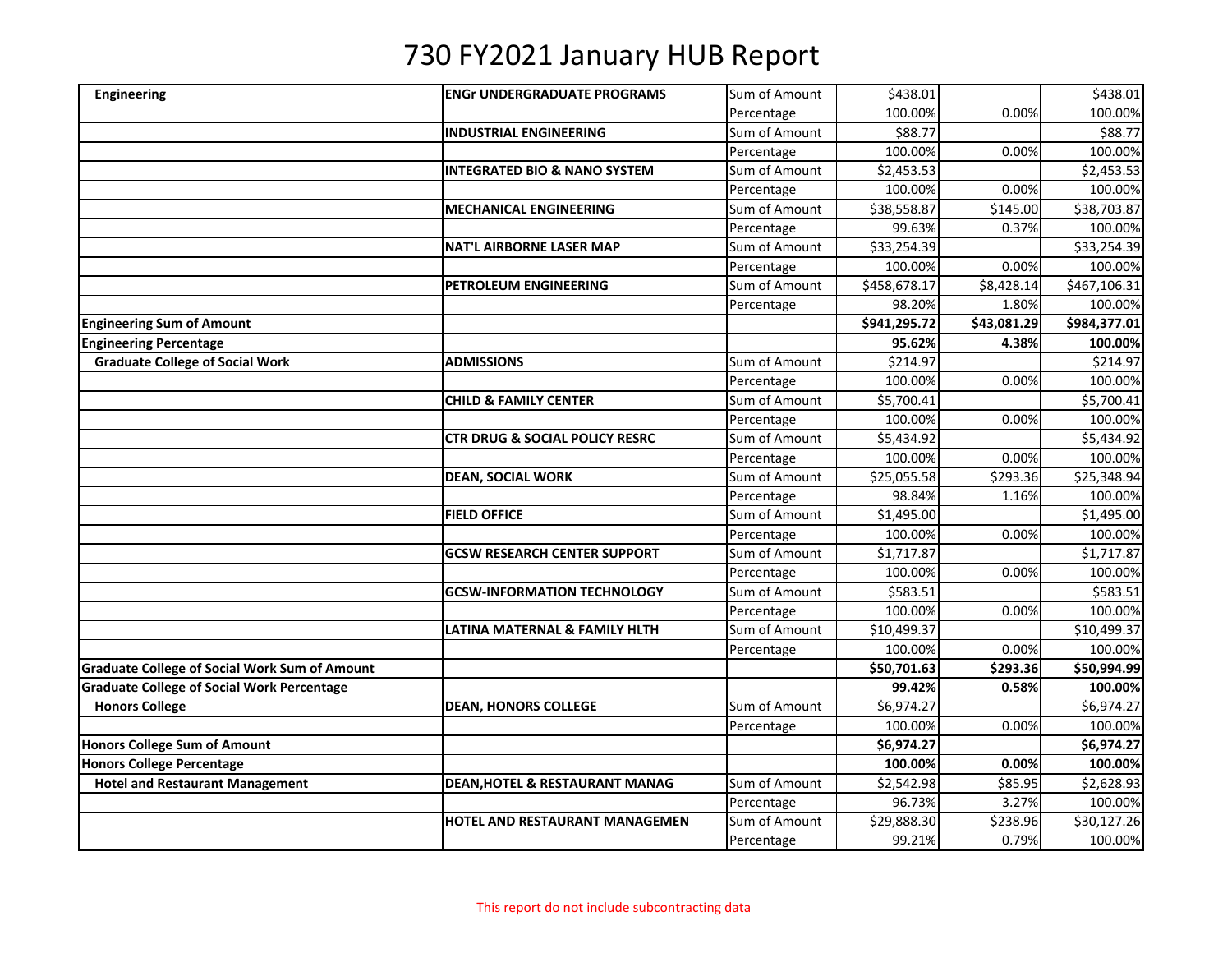| Hotel and Restaurant Management Sum of Amount     |                                         |               | \$32,431.28  | \$324.91   | \$32,756.19 |
|---------------------------------------------------|-----------------------------------------|---------------|--------------|------------|-------------|
| <b>Hotel and Restaurant Management Percentage</b> |                                         |               | 99.01%       | 0.99%      | 100.00%     |
| <b>Law Center</b>                                 | <b>ALUMNI RELATIONS, LAW</b>            | Sum of Amount | \$109.18     |            | \$109.18    |
|                                                   |                                         | Percentage    | 100.00%      | 0.00%      | 100.00%     |
|                                                   | <b>BLAKELEY INSTITUTE</b>               | Sum of Amount | \$11.45      | \$202.80   | \$214.25    |
|                                                   |                                         | Percentage    | 5.34%        | 94.66%     | 100.00%     |
|                                                   | <b>BUSINESS SERVICES, LAW</b>           | Sum of Amount | \$1,794.82   | \$1,899.86 | \$3,694.68  |
|                                                   |                                         | Percentage    | 48.58%       | 51.42%     | 100.00%     |
|                                                   | <b>CAREER SERVICES, LAW</b>             | Sum of Amount |              | \$1,361.43 | \$1,361.43  |
|                                                   |                                         | Percentage    | 0.00%        | 100.00%    | 100.00%     |
|                                                   | <b>CENTER PROGRAMS, LAW</b>             | Sum of Amount | \$3,874.62   |            | \$3,874.62  |
|                                                   |                                         | Percentage    | 100.00%      | 0.00%      | 100.00%     |
|                                                   | <b>FACULTY SUPPORT LAW</b>              | Sum of Amount | \$106.78     | \$118.82   | \$225.60    |
|                                                   |                                         | Percentage    | 47.33%       | 52.67%     | 100.00%     |
|                                                   | <b>LAW INFORMATION TECHNOLOGY</b>       | Sum of Amount | $-52,522.71$ | \$3,144.20 | \$621.49    |
|                                                   |                                         | Percentage    | -405.91%     | 505.91%    | 100.00%     |
|                                                   | <b>LAW LIBRARY</b>                      | Sum of Amount | \$11,141.58  |            | \$11,141.58 |
|                                                   |                                         | Percentage    | 100.00%      | 0.00%      | 100.00%     |
|                                                   | <b>LEGAL AID CLINIC, LAW</b>            | Sum of Amount | \$36.57      |            | \$36.57     |
|                                                   |                                         | Percentage    | 100.00%      | 0.00%      | 100.00%     |
|                                                   | <b>PUBLIC RELS &amp; MARKETING, LAW</b> | Sum of Amount | \$7,046.00   |            | \$7,046.00  |
|                                                   |                                         | Percentage    | 100.00%      | 0.00%      | 100.00%     |
|                                                   | <b>STUDENT ORGANIZATION, LAW</b>        | Sum of Amount | \$2,533.16   |            | \$2,533.16  |
|                                                   |                                         | Percentage    | 100.00%      | 0.00%      | 100.00%     |
|                                                   | <b>STUDENT SERVICES, LAW</b>            | Sum of Amount | \$1,202.18   |            | \$1,202.18  |
|                                                   |                                         | Percentage    | 100.00%      | 0.00%      | 100.00%     |
| Law Center Sum of Amount                          |                                         |               | \$25,333.63  | \$6,727.11 | \$32,060.74 |
| Law Center Percentage                             |                                         |               | 79.02%       | 20.98%     | 100.00%     |
| <b>Liberal Arts and Social Sciences</b>           | <b>AEROSPACE STUDIES</b>                | Sum of Amount | \$272.35     |            | \$272.35    |
|                                                   |                                         | Percentage    | 100.00%      | 0.00%      | 100.00%     |
|                                                   | <b>AFRICAN-AMERICAN STUDIES</b>         | Sum of Amount | \$613.19     |            | \$613.19    |
|                                                   |                                         | Percentage    | 100.00%      | 0.00%      | 100.00%     |
|                                                   | <b>ARTE PUBLICO</b>                     | Sum of Amount | \$21,877.08  | \$125.58   | \$22,002.66 |
|                                                   |                                         | Percentage    | 99.43%       | 0.57%      | 100.00%     |
|                                                   | <b>CENTER FOR PUBLIC HISTORY</b>        | Sum of Amount | \$99.96      | \$450.00   | \$549.96    |
|                                                   |                                         | Percentage    | 18.18%       | 81.82%     | 100.00%     |
|                                                   | <b>COMMUNICATION</b>                    | Sum of Amount | \$20,782.43  | \$275.00   | \$21,057.43 |
|                                                   |                                         | Percentage    | 98.69%       | 1.31%      | 100.00%     |
|                                                   | <b>COMMUNICATIONS DISORDERS</b>         | Sum of Amount | \$2,782.37   | \$1,495.20 | \$4,277.57  |
|                                                   |                                         | Percentage    | 65.05%       | 34.95%     | 100.00%     |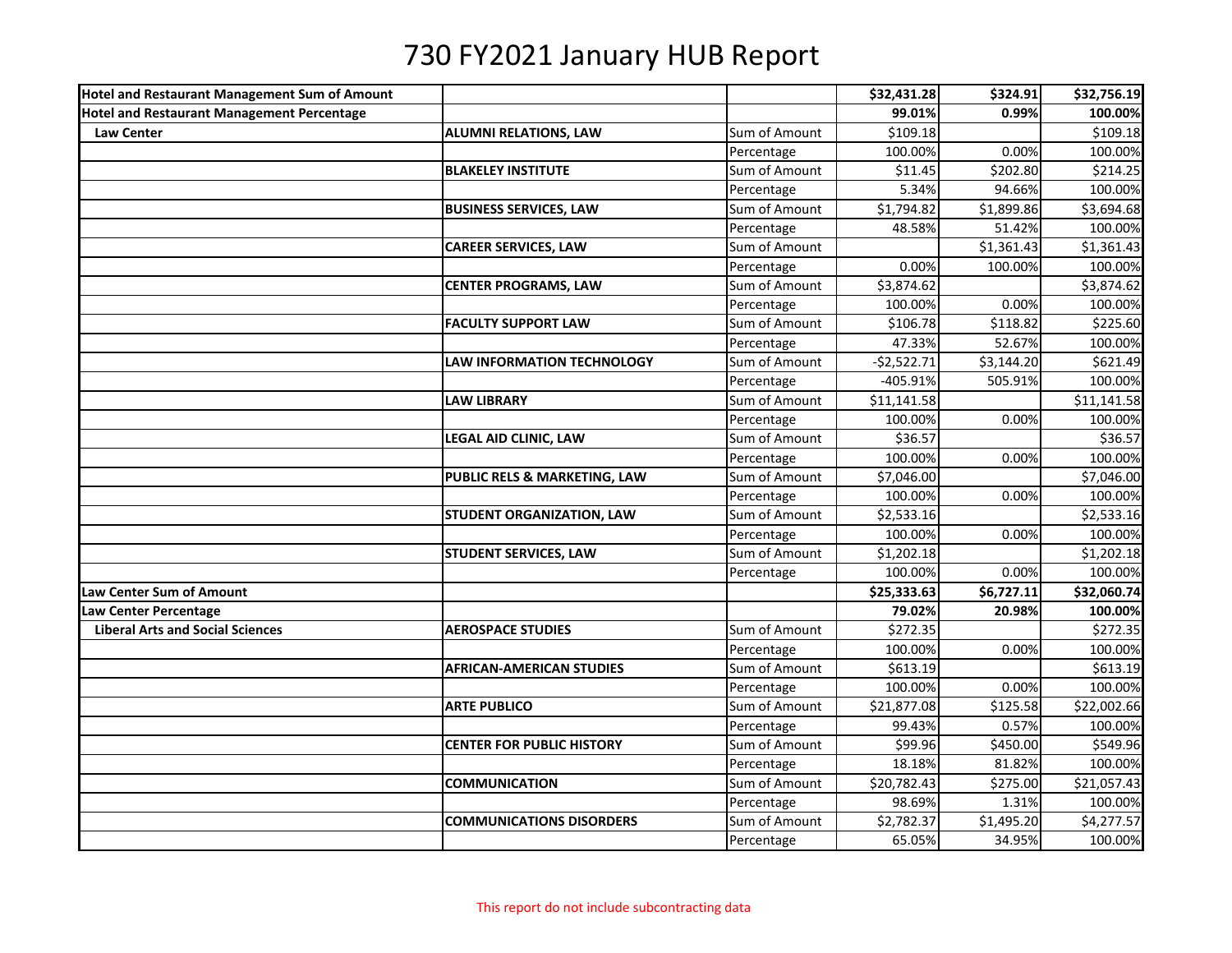| <b>Liberal Arts and Social Sciences</b>        | <b>COMPARATIVE CULTURAL STUDIES</b>      | Sum of Amount | \$553.29     |             | 5553.29      |
|------------------------------------------------|------------------------------------------|---------------|--------------|-------------|--------------|
|                                                |                                          | Percentage    | 100.00%      | 0.00%       | 100.00%      |
|                                                | <b>DEAN, LIBERAL ARTS &amp; SOC SCI</b>  | Sum of Amount | \$669.21     | \$7,858.83  | \$8,528.04   |
|                                                |                                          | Percentage    | 7.85%        | 92.15%      | 100.00%      |
|                                                | <b>ECONOMICS</b>                         | Sum of Amount | \$948.48     | \$23.91     | \$972.39     |
|                                                |                                          | Percentage    | 97.54%       | 2.46%       | 100.00%      |
|                                                | <b>ENGLISH</b>                           | Sum of Amount | \$3,480.60   | \$5,240.52  | \$8,721.12   |
|                                                |                                          | Percentage    | 39.91%       | 60.09%      | 100.00%      |
|                                                | HEALTH AND HUMAN PERFORMANCE             | Sum of Amount | \$7,133.19   |             | \$7,133.19   |
|                                                |                                          | Percentage    | 100.00%      | 0.00%       | 100.00%      |
|                                                | <b>HISPANIC STUDIES</b>                  | Sum of Amount | \$2,220.86   | \$129.46    | \$2,350.32   |
|                                                |                                          | Percentage    | 94.49%       | 5.51%       | 100.00%      |
|                                                | <b>HISTORY</b>                           | Sum of Amount | \$1,020.12   |             | \$1,020.12   |
|                                                |                                          | Percentage    | 100.00%      | 0.00%       | 100.00%      |
|                                                | <b>MEXICAN-AMERICAN STUDIES</b>          | Sum of Amount | \$3,897.25   | \$268.71    | \$4,165.96   |
|                                                |                                          | Percentage    | 93.55%       | 6.45%       | 100.00%      |
|                                                | <b>MODERN AND CLASSICAL LANGUAGES</b>    | Sum of Amount | \$4,151.11   |             | \$4,151.11   |
|                                                |                                          | Percentage    | 100.00%      | 0.00%       | 100.00%      |
|                                                | POLITICAL SCIENCE                        | Sum of Amount | \$2,309.03   | \$3,736.17  | \$6,045.20   |
|                                                |                                          | Percentage    | 38.20%       | 61.80%      | 100.00%      |
|                                                | <b>PSYCHOLOGY</b>                        | Sum of Amount | \$7,037.49   | \$650.00    | \$7,687.49   |
|                                                |                                          | Percentage    | 91.54%       | 8.46%       | 100.00%      |
|                                                | <b>SOCIOLOGY</b>                         | Sum of Amount | \$934.83     | \$238.72    | \$1,173.55   |
|                                                |                                          | Percentage    | 79.66%       | 20.34%      | 100.00%      |
|                                                | <b>WOMEN'S STUDIES PROGRAM</b>           | Sum of Amount | \$77.05      |             | \$77.05      |
|                                                |                                          | Percentage    | 100.00%      | 0.00%       | 100.00%      |
| Liberal Arts and Social Sciences Sum of Amount |                                          |               | \$80,859.89  | \$20,492.10 | \$101,351.99 |
| Liberal Arts and Social Sciences Percentage    |                                          |               | 79.78%       | 20.22%      | 100.00%      |
| Library                                        | <b>UNIVERSITY LIBRARIES</b>              | Sum of Amount | \$578,838.24 | \$38,644.16 | \$617,482.40 |
|                                                |                                          | Percentage    | 93.74%       | 6.26%       | 100.00%      |
| Library Sum of Amount                          |                                          |               | \$578,838.24 | \$38,644.16 | \$617,482.40 |
| Library Percentage                             |                                          |               | 93.74%       | 6.26%       | 100.00%      |
| <b>Natural Science and Mathematics</b>         | <b>BIOLOGY &amp; BIOCHEMISTRY</b>        | Sum of Amount | \$151,634.36 | \$3,923.37  | \$155,557.73 |
|                                                |                                          | Percentage    | 97.48%       | 2.52%       | 100.00%      |
|                                                | <b>CHEMISTRY</b>                         | Sum of Amount | \$192,981.65 | \$9,982.88  | \$202,964.53 |
|                                                |                                          | Percentage    | 95.08%       | 4.92%       | 100.00%      |
|                                                | <b>COMPUTER SCIENCE</b>                  | Sum of Amount | \$3,223.14   | \$6,527.74  | \$9,750.88   |
|                                                |                                          | Percentage    | 33.05%       | 66.95%      | 100.00%      |
|                                                | <b>CTR FOR NUCLEAR REC&amp;CELL SIGN</b> | Sum of Amount | \$29,386.68  | \$98.11     | \$29,484.79  |
|                                                |                                          | Percentage    | 99.67%       | 0.33%       | 100.00%      |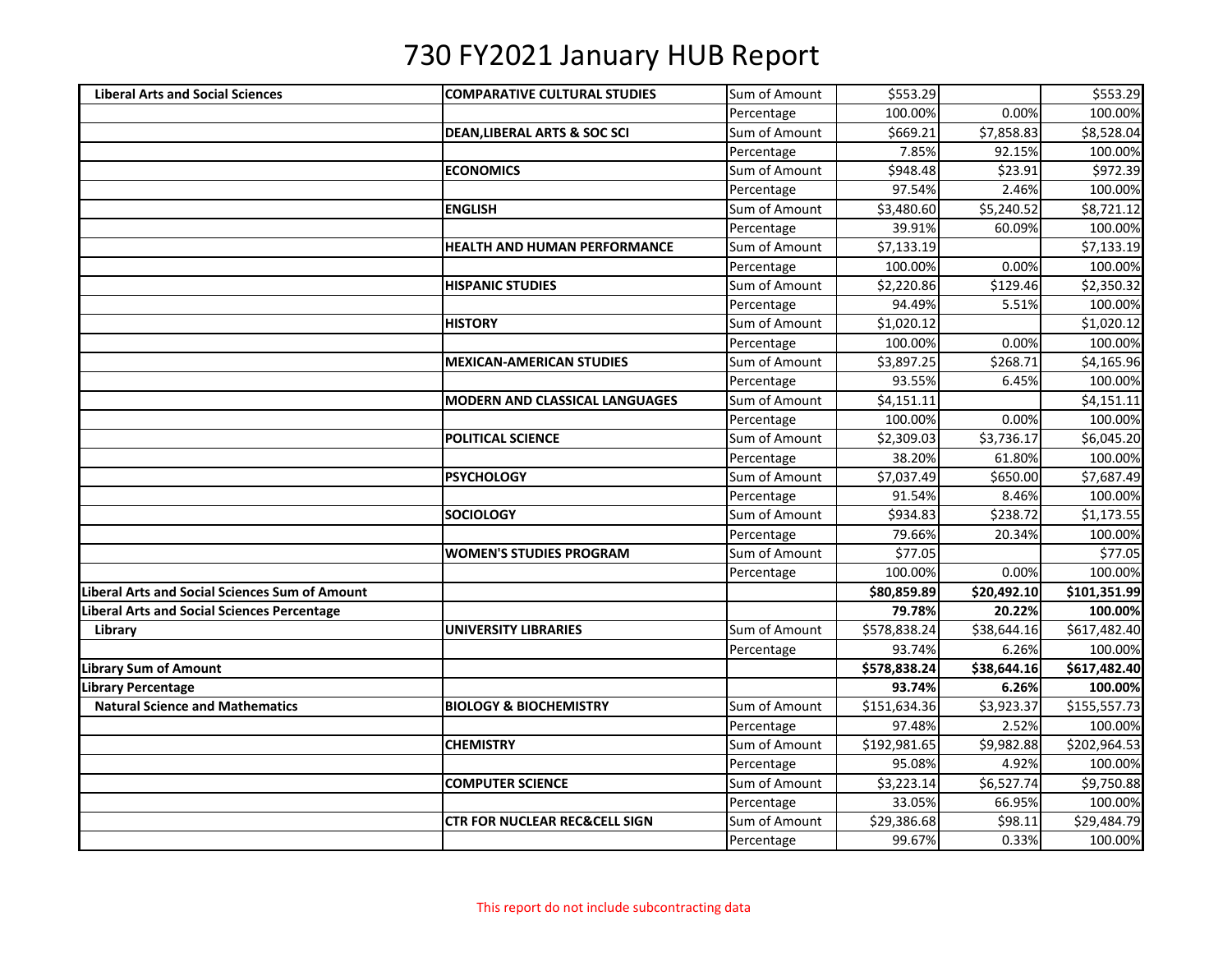| <b>Natural Science and Mathematics</b>        | <b>DEAN, NATURAL SCIENCE &amp; MATHE</b> | Sum of Amount | \$40,824.85  | \$54.08     | \$40,878.93  |
|-----------------------------------------------|------------------------------------------|---------------|--------------|-------------|--------------|
|                                               |                                          | Percentage    | 99.87%       | 0.13%       | 100.00%      |
|                                               | <b>EARTH &amp; ATMOSPHERIC SCIENCES</b>  | Sum of Amount | \$92,869.02  | \$7,107.38  | \$99,976.40  |
|                                               |                                          | Percentage    | 92.89%       | 7.11%       | 100.00%      |
|                                               | <b>MATHEMATICS</b>                       | Sum of Amount | \$5,894.15   | \$48.00     | \$5,942.15   |
|                                               |                                          | Percentage    | 99.19%       | 0.81%       | 100.00%      |
|                                               | <b>PHYSICS</b>                           | Sum of Amount | \$7,572.80   | \$19,431.67 | \$27,004.47  |
|                                               |                                          | Percentage    | 28.04%       | 71.96%      | 100.00%      |
| Natural Science and Mathematics Sum of Amount |                                          |               | \$524,386.65 | \$47,173.23 | \$571,559.88 |
| Natural Science and Mathematics Percentage    |                                          |               | 91.75%       | 8.25%       | 100.00%      |
| <b>Optometry</b>                              | <b>DEAN, OPTOMETRY</b>                   | Sum of Amount | \$11,846.45  | \$1,073.36  | \$12,919.81  |
|                                               |                                          | Percentage    | 91.69%       | 8.31%       | 100.00%      |
|                                               | <b>OPT VISION SCIENCES</b>               | Sum of Amount | \$12,825.91  |             | \$12,825.91  |
|                                               |                                          | Percentage    | 100.00%      | 0.00%       | 100.00%      |
|                                               | <b>OPTOMETRY CLINIC</b>                  | Sum of Amount | \$411,936.02 | \$1,000.77  | \$412,936.79 |
|                                               |                                          | Percentage    | 99.76%       | 0.24%       | 100.00%      |
| <b>Optometry Sum of Amount</b>                |                                          |               | \$436,608.38 | \$2,074.13  | \$438,682.51 |
| <b>Optometry Percentage</b>                   |                                          |               | 99.53%       | 0.47%       | 100.00%      |
| Pharmacy                                      | <b>DEAN, PHARMACY</b>                    | Sum of Amount | \$29,620.42  | \$240.31    | \$29,860.73  |
|                                               |                                          | Percentage    | 99.20%       | 0.80%       | 100.00%      |
|                                               | <b>EXPERIENTIAL PROGRAMS</b>             | Sum of Amount | \$1,800.00   |             | \$1,800.00   |
|                                               |                                          | Percentage    | 100.00%      | 0.00%       | 100.00%      |
|                                               | PHAR HEALTH OUTCOMES & POLICY            | Sum of Amount | \$49,397.65  | \$115.95    | \$49,513.60  |
|                                               |                                          | Percentage    | 99.77%       | 0.23%       | 100.00%      |
|                                               | PHARM PRAC & TRANS RESEARCH              | Sum of Amount | \$23,705.91  | \$975.00    | \$24,680.91  |
|                                               |                                          | Percentage    | 96.05%       | 3.95%       | 100.00%      |
|                                               | PHARMACOLOGICAL & PHARMACEUTIC           | Sum of Amount | \$153,822.87 | \$660.56    | \$154,483.43 |
|                                               |                                          | Percentage    | 99.57%       | 0.43%       | 100.00%      |
|                                               | <b>STUDENT SERVICES PHARMACY</b>         | Sum of Amount | \$85.27      |             | \$85.27      |
|                                               |                                          | Percentage    | 100.00%      | 0.00%       | 100.00%      |
| <b>Pharmacy Sum of Amount</b>                 |                                          |               | \$258,432.12 | \$1,991.82  | \$260,423.94 |
| <b>Pharmacy Percentage</b>                    |                                          |               | 99.24%       | 0.76%       | 100.00%      |
| Research                                      | AMI: ADV MANUFACTURING INSTITU           | Sum of Amount | \$290,281.91 |             | \$290,281.91 |
|                                               |                                          | Percentage    | 100.00%      | 0.00%       | 100.00%      |
|                                               | <b>ANIMAL CARE OPERATIONS</b>            | Sum of Amount | \$47,016.37  | \$1,021.48  | \$48,037.85  |
|                                               |                                          | Percentage    | 97.87%       | 2.13%       | 100.00%      |
|                                               | <b>BUSINESS OPERATIONS</b>               | Sum of Amount | \$989.86     | \$850.00    | \$1,839.86   |
|                                               |                                          | Percentage    | 53.80%       | 46.20%      | 100.00%      |
|                                               | <b>CARBON MGMT IN ENERGY (CMERC)</b>     | Sum of Amount | \$362.38     |             | \$362.38     |
|                                               |                                          | Percentage    | 100.00%      | 0.00%       | 100.00%      |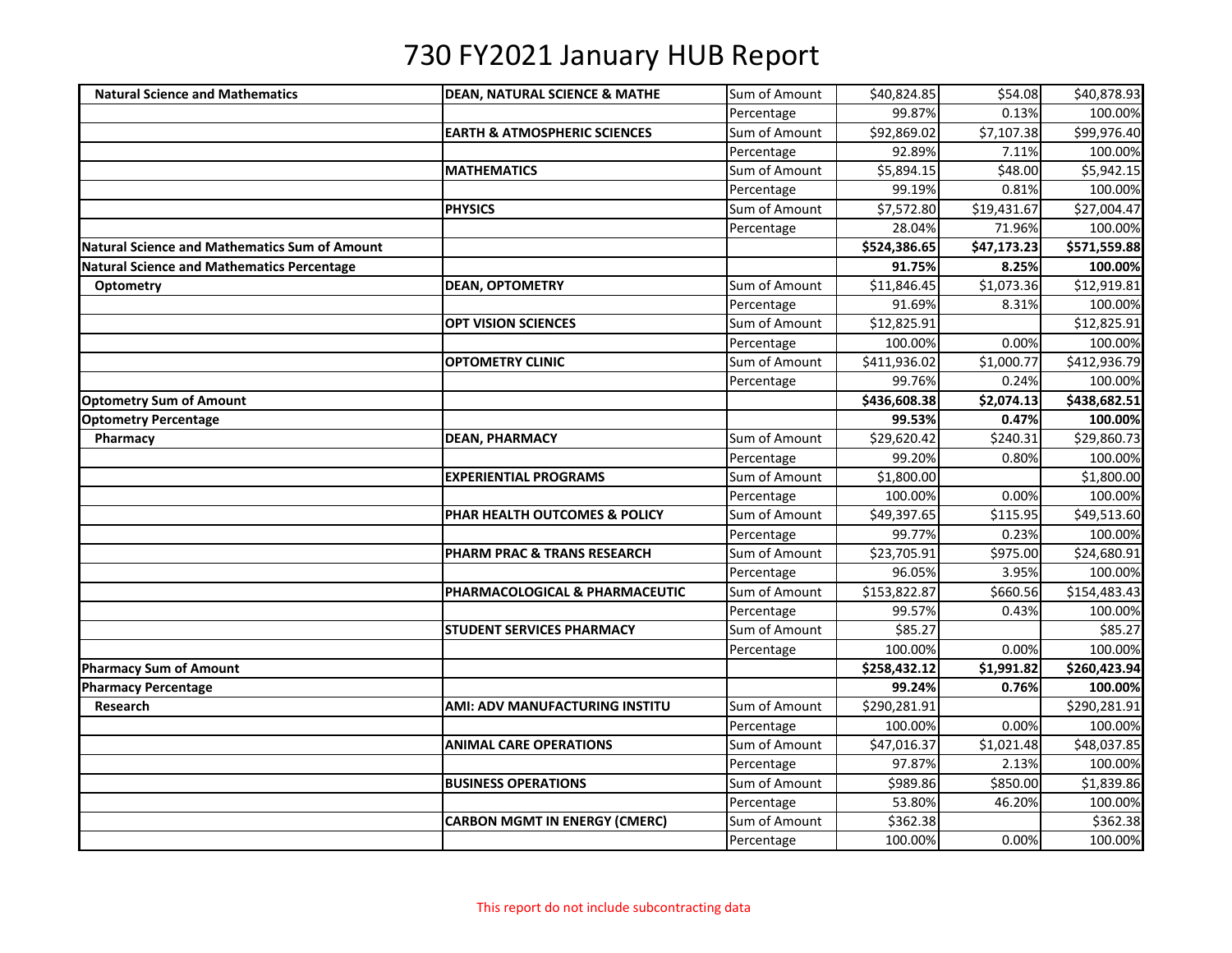| Research                      | <b>CTR FOR ADV COMPUTI &amp; DATA SYS</b> | Sum of Amount | \$178.16     |             | \$178.16     |
|-------------------------------|-------------------------------------------|---------------|--------------|-------------|--------------|
|                               |                                           | Percentage    | 100.00%      | 0.00%       | 100.00%      |
|                               | <b>DOR COMMUNICATIONS</b>                 | Sum of Amount | \$1,818.86   | \$1,040.94  | \$2,859.80   |
|                               |                                           | Percentage    | 63.60%       | 36.40%      | 100.00%      |
|                               | <b>ENVIRONMENT HEALTH &amp; LIFE SAFE</b> | Sum of Amount | \$3,759.85   |             | \$3,759.85   |
|                               |                                           | Percentage    | 100.00%      | 0.00%       | 100.00%      |
|                               | <b>GRANTS AND CONTRACTS</b>               | Sum of Amount | $-5299.14$   | \$4,085.00  | \$3,785.86   |
|                               |                                           | Percentage    | $-7.90%$     | 107.90%     | 100.00%      |
|                               | <b>HEALTH RESEARCH INSTITUTE</b>          | Sum of Amount | \$2,168.00   |             | \$2,168.00   |
|                               |                                           | Percentage    | 100.00%      | 0.00%       | 100.00%      |
|                               | OFFICE OF INTELL PROPERTY MGMT            | Sum of Amount | \$49,851.85  | \$9,375.00  | \$59,226.85  |
|                               |                                           | Percentage    | 84.17%       | 15.83%      | 100.00%      |
|                               | <b>RESEARCH</b>                           | Sum of Amount | \$25,767.74  |             | \$25,767.74  |
|                               |                                           | Percentage    | 100.00%      | 0.00%       | 100.00%      |
|                               | <b>RESEARCH ADMINISTRATION</b>            | Sum of Amount | \$12,277.25  |             | \$12,277.25  |
|                               |                                           | Percentage    | 100.00%      | 0.00%       | 100.00%      |
|                               | <b>RESEARCH INTEGRITY &amp; OVERSIGHT</b> | Sum of Amount | \$1,253.75   | \$1,465.60  | \$2,719.35   |
|                               |                                           | Percentage    | 46.10%       | 53.90%      | 100.00%      |
|                               | <b>TIMES</b>                              | Sum of Amount | \$11,035.70  | \$89.95     | \$11,125.65  |
|                               |                                           | Percentage    | 99.19%       | 0.81%       | 100.00%      |
|                               | TX CTR SUPERCONDUCTIVITY AT UH            | Sum of Amount | \$9,071.63   | \$67.90     | \$9,139.53   |
|                               |                                           | Percentage    | 99.26%       | 0.74%       | 100.00%      |
|                               | <b>VP FOR RESEARCH CENTRAL OFFICE</b>     | Sum of Amount | \$2,450.74   |             | \$2,450.74   |
|                               |                                           | Percentage    | 100.00%      | 0.00%       | 100.00%      |
| <b>Research Sum of Amount</b> |                                           |               | \$457,984.91 | \$17,995.87 | \$475,980.78 |
| <b>Research Percentage</b>    |                                           |               | 96.22%       | 3.78%       | 100.00%      |
| <b>Student Affairs</b>        | <b>ADMISSIONS</b>                         | Sum of Amount | \$4,079.77   | \$63,270.69 | \$67,350.46  |
|                               |                                           | Percentage    | 6.06%        | 93.94%      | 100.00%      |
|                               | <b>CAMPUS RECREATION</b>                  | Sum of Amount | \$16,598.00  |             | \$16,598.00  |
|                               |                                           | Percentage    | 100.00%      | 0.00%       | 100.00%      |
|                               | <b>CAMPUS SOLUTIONS SVC</b>               | Sum of Amount |              | \$5,000.00  | \$5,000.00   |
|                               |                                           | Percentage    | 0.00%        | 100.00%     | 100.00%      |
|                               | <b>CENTER FOR STUDENT INVOLVEMENT</b>     | Sum of Amount | \$12.40      | \$16.29     | \$28.69      |
|                               |                                           | Percentage    | 43.22%       | 56.78%      | 100.00%      |
|                               | <b>CENTER FOR STUDENT MEDIA</b>           | Sum of Amount | \$10,982.13  | \$30.80     | \$11,012.93  |
|                               |                                           | Percentage    | 99.72%       | 0.28%       | 100.00%      |
|                               | <b>CENTER FOR STUDENTS W/DISABILI</b>     | Sum of Amount | \$2,286.88   | \$4,343.22  | \$6,630.10   |
|                               |                                           | Percentage    | 34.49%       | 65.51%      | 100.00%      |
|                               | <b>CHILDREN'S LEARNING CENTER</b>         | Sum of Amount | \$3,132.54   | \$3,304.39  | \$6,436.93   |
|                               |                                           | Percentage    | 48.67%       | 51.33%      | 100.00%      |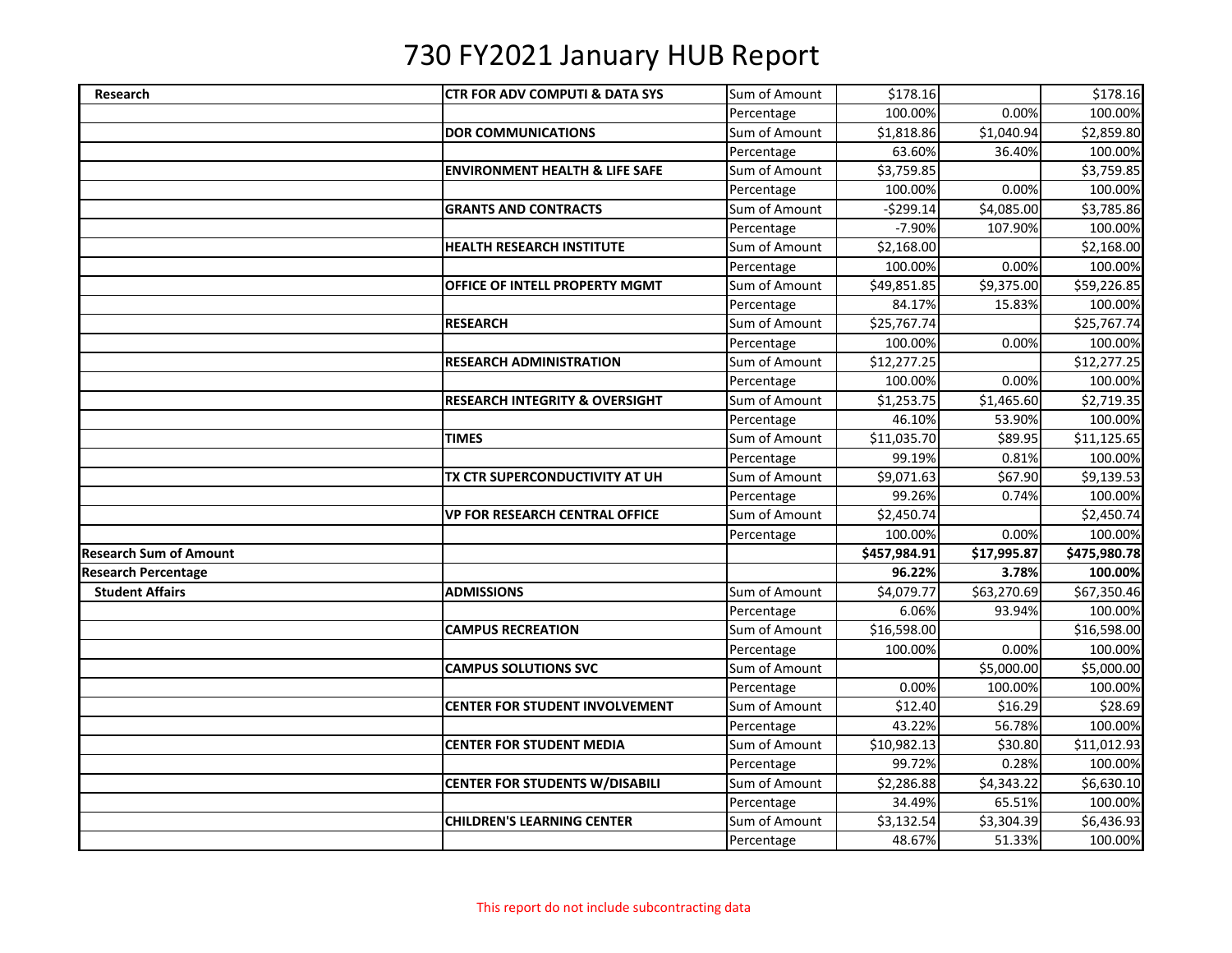| <b>Student Affairs</b> | <b>CNTR FOR DIVERSITY &amp; INCLUSION</b> | Sum of Amount | \$20.09     |             | \$20.09     |
|------------------------|-------------------------------------------|---------------|-------------|-------------|-------------|
|                        |                                           | Percentage    | 100.00%     | 0.00%       | 100.00%     |
|                        | <b>COUGARS IN RECOVERY</b>                | Sum of Amount | \$15.98     |             | \$15.98     |
|                        |                                           | Percentage    | 100.00%     | 0.00%       | 100.00%     |
|                        | <b>COUNSELING AND PSYCH SVCS</b>          | Sum of Amount | \$1,380.99  |             | \$1,380.99  |
|                        |                                           | Percentage    | 100.00%     | 0.00%       | 100.00%     |
|                        | <b>CTR FRATERNITY &amp; SORORITY LIFE</b> | Sum of Amount | \$896.65    |             | \$896.65    |
|                        |                                           | Percentage    | 100.00%     | 0.00%       | 100.00%     |
|                        | <b>INTEGRATED ENROLLMENT SERVICES</b>     | Sum of Amount | \$18,540.00 | \$9,773.28  | \$28,313.28 |
|                        |                                           | Percentage    | 65.48%      | 34.52%      | 100.00%     |
|                        | INTL STUDENT & SCHOLAR SERVIC             | Sum of Amount | \$194.85    |             | \$194.85    |
|                        |                                           | Percentage    | 100.00%     | 0.00%       | 100.00%     |
|                        | OFC OF THE UNIVERSIT REGISTRAR            | Sum of Amount | \$880.00    | \$10,055.75 | \$10,935.75 |
|                        |                                           | Percentage    | 8.05%       | 91.95%      | 100.00%     |
|                        | <b>RELIGION CENTER</b>                    | Sum of Amount | \$878.63    | \$172.71    | \$1,051.34  |
|                        |                                           | Percentage    | 83.57%      | 16.43%      | 100.00%     |
|                        | <b>SCHOLARSIPS &amp; FINANCIAL AID</b>    | Sum of Amount | \$913.99    |             | \$913.99    |
|                        |                                           | Percentage    | 100.00%     | 0.00%       | 100.00%     |
|                        | <b>STU COMMUNICATION &amp; MARKETING</b>  | Sum of Amount | \$100.00    |             | \$100.00    |
|                        |                                           | Percentage    | 100.00%     | 0.00%       | 100.00%     |
|                        | <b>STU HOUSING - RESIDE LIFE</b>          | Sum of Amount | \$18,694.23 | \$2,324.40  | \$21,018.63 |
|                        |                                           | Percentage    | 88.94%      | 11.06%      | 100.00%     |
|                        | <b>STUDENT AFFAIRS</b>                    | Sum of Amount | \$11,608.03 | \$399.95    | \$12,007.98 |
|                        |                                           | Percentage    | 96.67%      | 3.33%       | 100.00%     |
|                        | <b>STUDENT AFFAIRS BUSINESS SRVC</b>      | Sum of Amount | \$476.97    |             | \$476.97    |
|                        |                                           | Percentage    | 100.00%     | 0.00%       | 100.00%     |
|                        | <b>STUDENT CENTER</b>                     | Sum of Amount | \$12,442.74 | \$5,185.39  | \$17,628.13 |
|                        |                                           | Percentage    | 70.58%      | 29.42%      | 100.00%     |
|                        | <b>STUDENT HEALTH CENTER</b>              | Sum of Amount | \$45,698.51 | \$27,326.89 | \$73,025.40 |
|                        |                                           | Percentage    | 62.58%      | 37.42%      | 100.00%     |
|                        | <b>UNIVERSITY CAREER SERVICES</b>         | Sum of Amount | \$1,360.30  |             | \$1,360.30  |
|                        |                                           | Percentage    | 100.00%     | 0.00%       | 100.00%     |
|                        | <b>URBAN EXPERIENCE</b>                   | Sum of Amount | \$1.17      |             | \$1.17      |
|                        |                                           | Percentage    | 100.00%     | 0.00%       | 100.00%     |
|                        | <b>VETERAN SERVICES</b>                   | Sum of Amount | \$4.25      |             | \$4.25      |
|                        |                                           | Percentage    | 100.00%     | 0.00%       | 100.00%     |
|                        | <b>WELLNESS CENTER</b>                    | Sum of Amount | \$6.37      |             | \$6.37      |
|                        |                                           | Percentage    | 100.00%     | 0.00%       | 100.00%     |
|                        | <b>WOMEN &amp; GENDER RESOURCE CENTER</b> | Sum of Amount | \$142.83    |             | \$142.83    |
|                        |                                           | Percentage    | 100.00%     | 0.00%       | 100.00%     |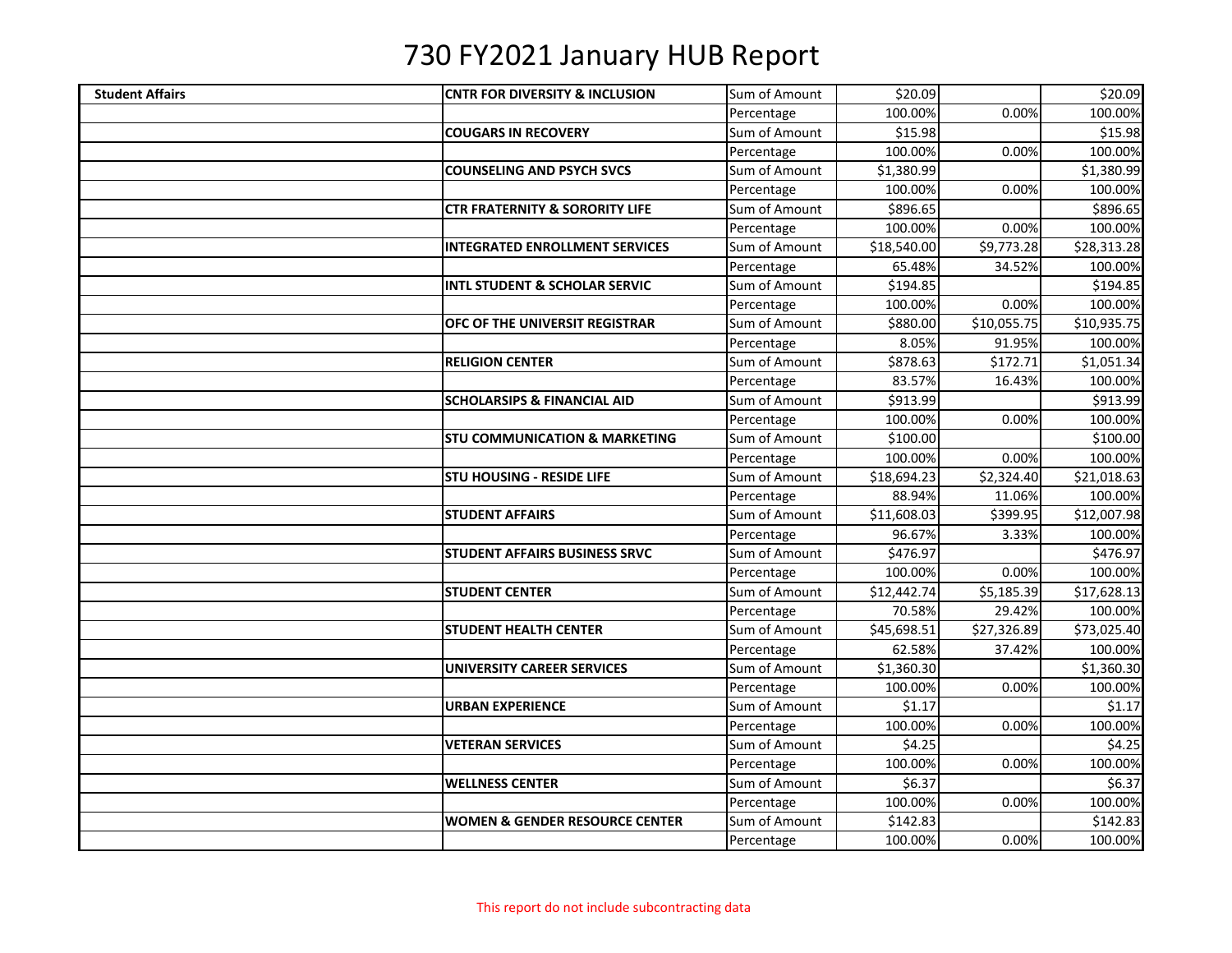| <b>Student Affairs Sum of Amount</b>           |                                           |               | \$151,348.30 | \$131,203.76 | \$282,552.06           |
|------------------------------------------------|-------------------------------------------|---------------|--------------|--------------|------------------------|
| <b>Student Affairs Percentage</b>              |                                           |               | 53.56%       | 46.44%       | 100.00%                |
| <b>Technology</b>                              | <b>CENTER FOR LIFE SCIENCES TECH</b>      | Sum of Amount | \$36,607.00  |              | \$36,607.00            |
|                                                |                                           | Percentage    | 100.00%      | 0.00%        | 100.00%                |
|                                                | <b>CONSTRUCTION MANAGEMENT</b>            | Sum of Amount | \$8,124.45   |              | \$8,124.45             |
|                                                |                                           | Percentage    | 100.00%      | 0.00%        | 100.00%                |
|                                                | <b>DEAN, TECHNOLOGY</b>                   | Sum of Amount | \$48,837.93  | \$43,199.41  | \$92,037.34            |
|                                                |                                           | Percentage    | 53.06%       | 46.94%       | 100.00%                |
|                                                | <b>ENGINEERING TECHNOLOGY</b>             | Sum of Amount | \$54,140.10  | \$2,505.00   | \$56,645.10            |
|                                                |                                           | Percentage    | 95.58%       | 4.42%        | 100.00%                |
|                                                | HUMAN DEVELOP AND CONSUMER SCI            | Sum of Amount | \$818.63     | \$465.33     | \$1,283.96             |
|                                                |                                           | Percentage    | 63.76%       | 36.24%       | 100.00%                |
|                                                | I LT                                      | Sum of Amount | \$2,626.64   | \$3,603.53   | \$6,230.17             |
|                                                |                                           | Percentage    | 42.16%       | 57.84%       | 100.00%                |
| <b>Technology Sum of Amount</b>                |                                           |               | \$151,154.75 | \$49,773.27  | \$200,928.02           |
| <b>Technology Percentage</b>                   |                                           |               | 75.23%       | 24.77%       | 100.00%                |
| Univ Marketing, Comm & Media Rel               | (INACTIVE) MULTIMEDI MARKETING            | Sum of Amount | \$10,400.00  |              | \$10,400.00            |
|                                                |                                           | Percentage    | 100.00%      | 0.00%        | 100.00%                |
|                                                | <b>MARKETING</b>                          | Sum of Amount | \$20,878.49  |              | \$20,878.49            |
|                                                |                                           | Percentage    | 100.00%      | 0.00%        | 100.00%                |
|                                                | <b>MEDIA RELATIONS</b>                    | Sum of Amount | \$10,000.00  |              | \$10,000.00            |
|                                                |                                           | Percentage    | 100.00%      | 0.00%        | 100.00%                |
|                                                | VC/VP UNIV MKTG, COM & MED REL            | Sum of Amount | \$5,712.50   |              | \$5,712.50             |
|                                                |                                           | Percentage    | 100.00%      | 0.00%        | 100.00%                |
| Univ Marketing, Comm & Media Rel Sum of Amount |                                           |               | \$46,990.99  |              | \$46,990.99            |
| Univ Marketing, Comm & Media Rel Percentage    |                                           |               | 100.00%      | 0.00%        | 100.00%                |
| <b>University Advancement</b>                  | <b>ALUMNI RELATIONS</b>                   | Sum of Amount | \$10,320.16  | \$144.80     | \$10,464.96            |
|                                                |                                           | Percentage    | 98.62%       | 1.38%        | 100.00%                |
|                                                | <b>ANNUAL GIVING</b>                      | Sum of Amount | \$2,751.60   |              | \$2,751.60             |
|                                                |                                           | Percentage    | 100.00%      | 0.00%        | 100.00%                |
|                                                | <b>BUSINESS OPERATIONS</b>                | Sum of Amount | \$3,237.78   | \$806.32     | $$4,044.\overline{10}$ |
|                                                |                                           | Percentage    | 80.06%       | 19.94%       | 100.00%                |
|                                                | <b>CAMPAIGN STRATEGIC INITIATIVES</b>     | Sum of Amount | \$10,405.09  | \$2,006.09   | \$12,411.18            |
|                                                |                                           | Percentage    | 83.84%       | 16.16%       | 100.00%                |
|                                                | <b>DEVELOPMENT</b>                        | Sum of Amount | \$128.24     |              | \$128.24               |
|                                                |                                           | Percentage    | 100.00%      | 0.00%        | 100.00%                |
|                                                | <b>GIFT PROCESSING &amp; RECORDS</b>      | Sum of Amount | \$160.39     |              | \$160.39               |
|                                                |                                           | Percentage    | 100.00%      | 0.00%        | 100.00%                |
|                                                | <b>INFORMATION SYSTEM &amp; REPORTING</b> | Sum of Amount | \$25,754.05  | \$3,773.15   | \$29,527.20            |
|                                                |                                           | Percentage    | 87.22%       | 12.78%       | 100.00%                |